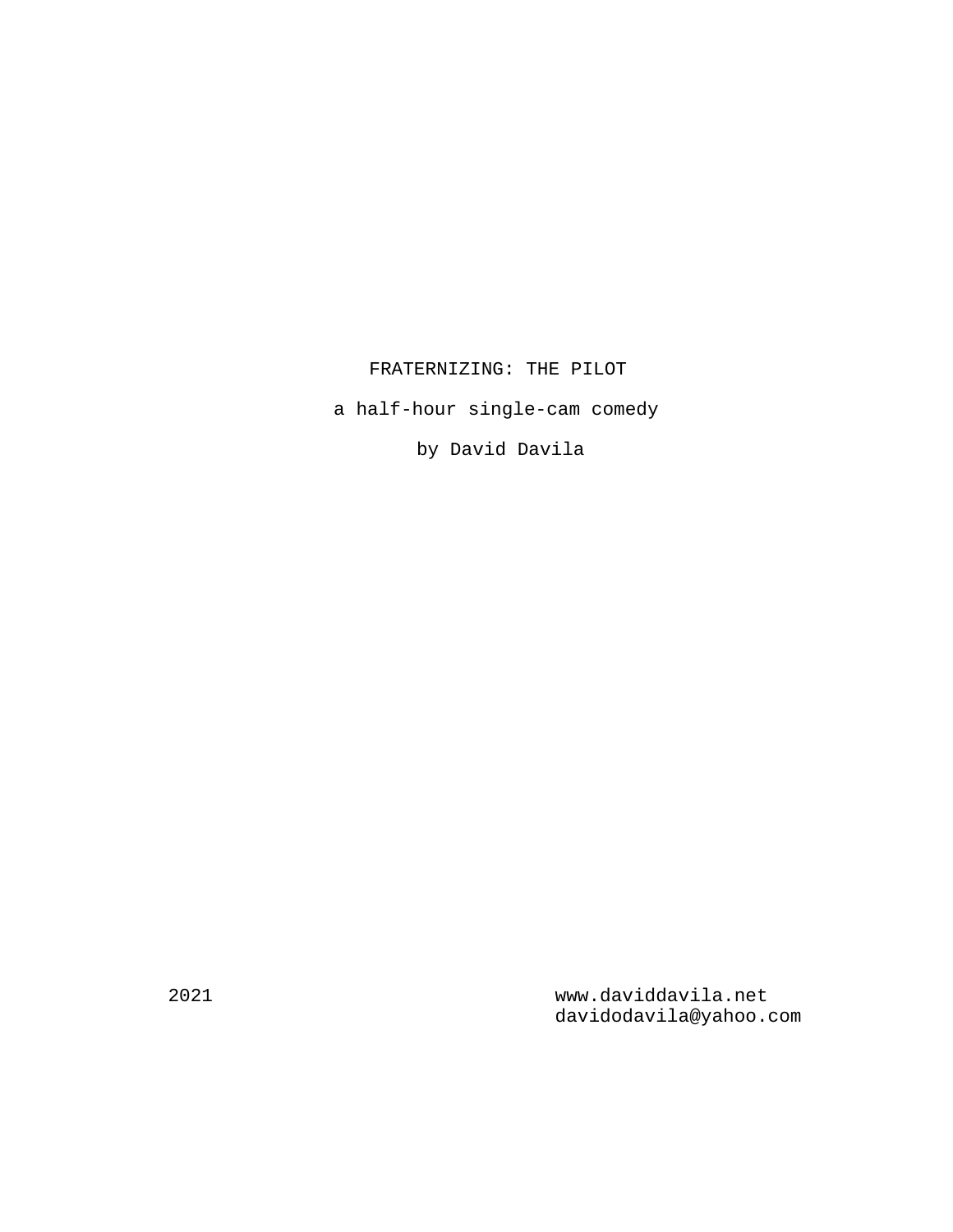### FADE IN:

#### EXT. SAN ANTONIO UNIVERSITY CAMPUS GREEN - DAY

Fly in from a beautiful, big, blue, Texas sky down onto a modern, college campus filled with flora, fauna, and 2000's architecture. In the center of campus, a group of angry college students protest the invasion of Iraq. We follow them across the green to another large group protesting abortion with giant posters of fetuses, and move on to a third unruly group holding an anti-gay protest with massive crosses held high in the air. A few of their silly posters get our attention. One says "God made AIDS to kill the gays," one says "Keep the faggots out of our school," and one says **"VOTE NO TO THE GAY FRATERNITY!"**

INSERT - SAN ANTONIO, TX 2003

NARRATOR (V.O.) It was 2003. The war in Iraq was raging, the Dixie Chicks were canceled, climate change was still fake, and though it might seem like we were universally hated by an entire world that was still scared to death of AIDS, believe it or not... being gay was actually the best god damn thing that ever happened to us.

A trio of hot college juniors, DANNY - Latino, KYLE - Black, and HUSTON - White, stop to read the posters. They shake their heads and laugh in that judgy way only gays can.

> DANNY A gay fraternity in San Antonio?

KYLE Why? Like... why would anyone join?

DANNY As if your little music fraternity wasn't already gay enough right?

HUSTON You wish you were in our fraternity.

DANNY No you wish I was, so I could haze you all night.

Danny pulls Huston away from the crowd and they make-out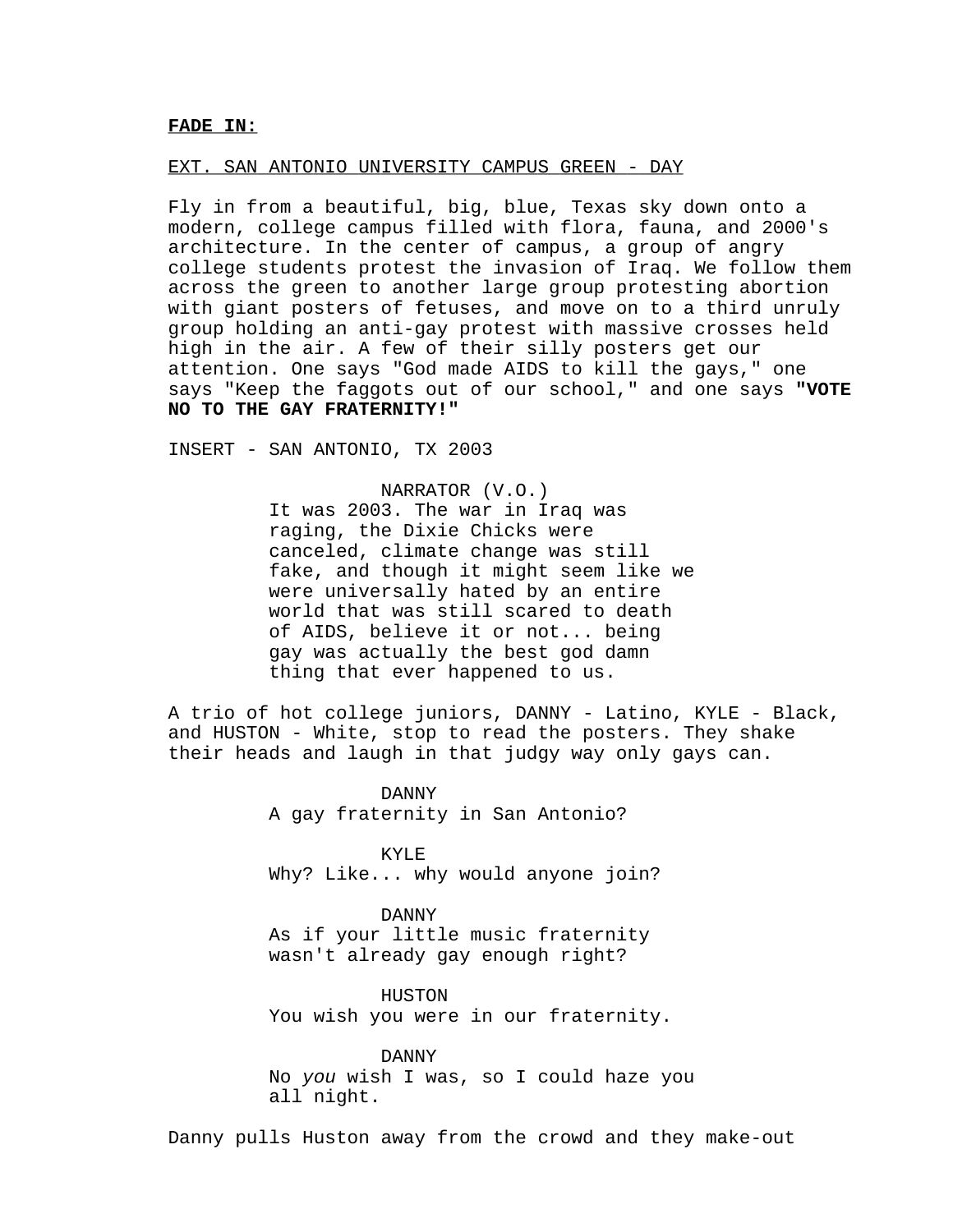furiously as protestors react in horror. Off of Kyle's annoyed face we smash to--

## INT. UNIVERSITY THEATRE, DRESSING ROOMS - NIGHT

Danny and Huston are still making out, only now they're dressed like Victorian sailors. No it's not a kinky role-play thing, they're in a production of H.M.S. Pinafore and Danny is playing the Captain; wearing that big ole Captain hat. They're really going at it. Oh damn, they're tearing off each other's costumes. Oh fuck, their up against the mirror - Huston's legs are in the air. Danny's fucking the shit out of him.

> HUSTON Fuck me Captain! Fuck me Captain!

## INT. DRESSING ROOM HALLWAY - CONTINUOUS

A group of three freshmen twinks stand outside Danny's dressing room listening breathlessly as they drool. ANGELA, a busty mezzo-soprano approaches.

> ANGELA Get to your places freshmen it's top of the show.

FRESHMEN #1 But... I left my gloves in there, and... um...

ANGELA Ugh, grow some balls. (pounding on the door) Danny, the pimply freshmen kid needs his gloves!

### INT. UNIVERSITY THEATRE, DRESSING ROOMS - CONTINUOUS

As Danny brings it home, he stretches across the counter to reach the Freshmen's gloves.

> STAGE MANAGER (O.S.) Places. Places for the top of the show.

HUSTON & DANNY (climaxing) Thank... you... places!!!!!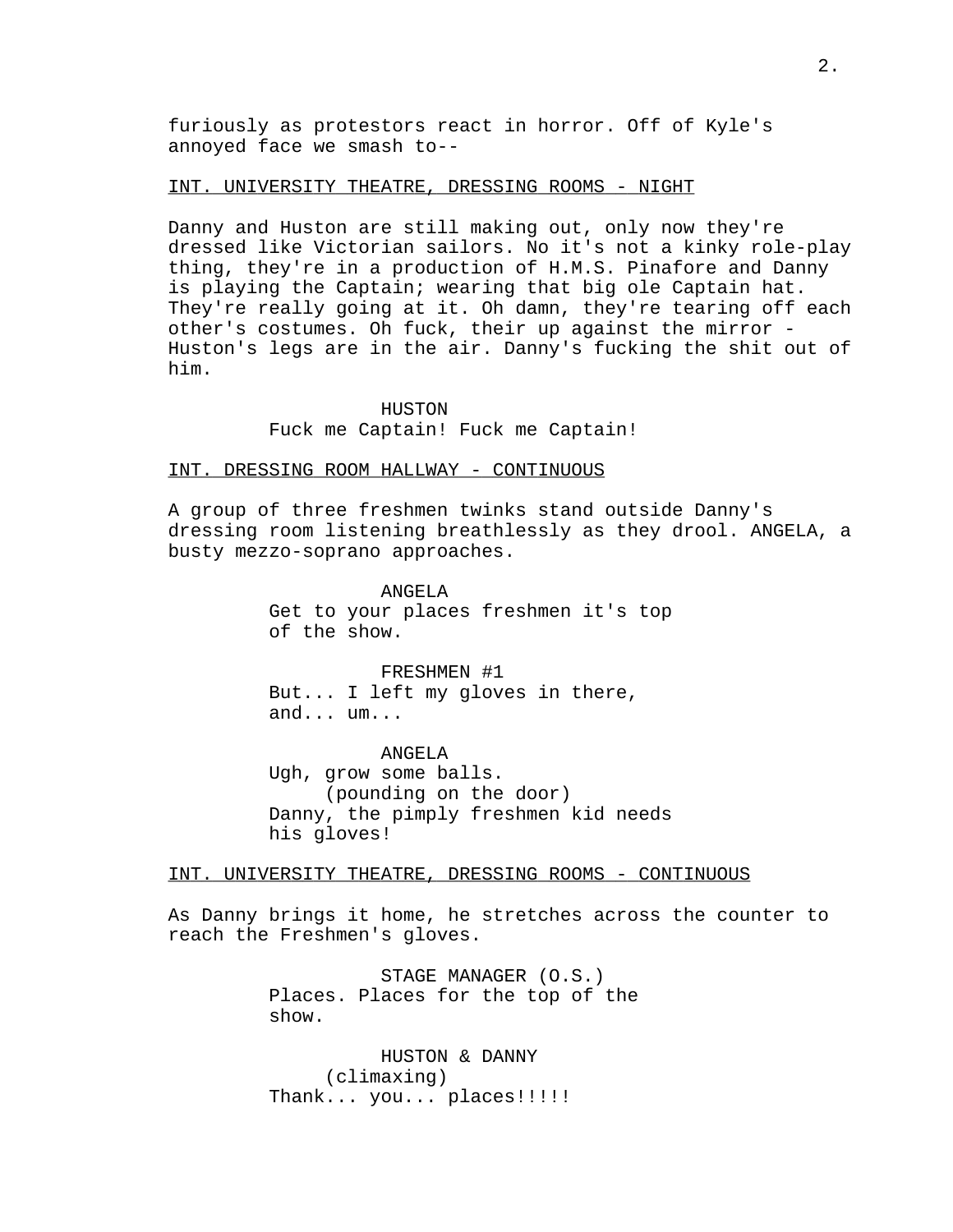### INT. DRESSING ROOM HALLWAY - CONTINUOUS

Danny exits the dressing room, while fixing his costume and gives a devilish smile to the Freshman twink as he tosses the gloves at him. The twink smells them as we smash to--

### INT. UNIVERSITY THEATRE, STAGE - NIGHT

Curtain call; Danny, Huston, Angela, and the rest of the cast take bows as the audience roars. Kyle applauds from the pit with bow in hand. After the cast exit, Danny must come back for a second bow. Off of Danny's gracious face--

#### EXT. BONHAM EXCHANGE NIGHT CLUB - NIGHT

The line to get into this pumping, thumping, three-story, mega-dance club, built in a historic landmark wraps around the street and circles all the way to the actual Alamo in downtown San Antonio. Danny and his friends walk right past the line as several waiting gays smile and wave hello to them. A sort of non-distinct gay shouts.

> NON-DISTINCT GAY #1 You were so good in Pinafore Danny!

## DANNY

Awww thank you!

#### HUSTON

Wait, aren't those the Mormon boys from a few weeks back?

Huston points out two Mormon missionaries standing across the street where a small group has gathered to protest the night club. Though the missionaries don't actually seem to be protesting, just trying to pass out pamphlets.

> DANNY Awwwww poor things, I guess everyone needs a little excitement in their lives.

Danny and the other cool kids approach the door like royalty, flash their passes and walk right in.

### INT. BONHAM EXCHANGE - CONTINUOUS

As Thalia's "Arrasando" plays we float across the enormous entrance and varied rooms of the Bonham Exchange. Danny and his friends make their rounds as they clink their glasses, laugh, kiss, and dance the night away in this crowded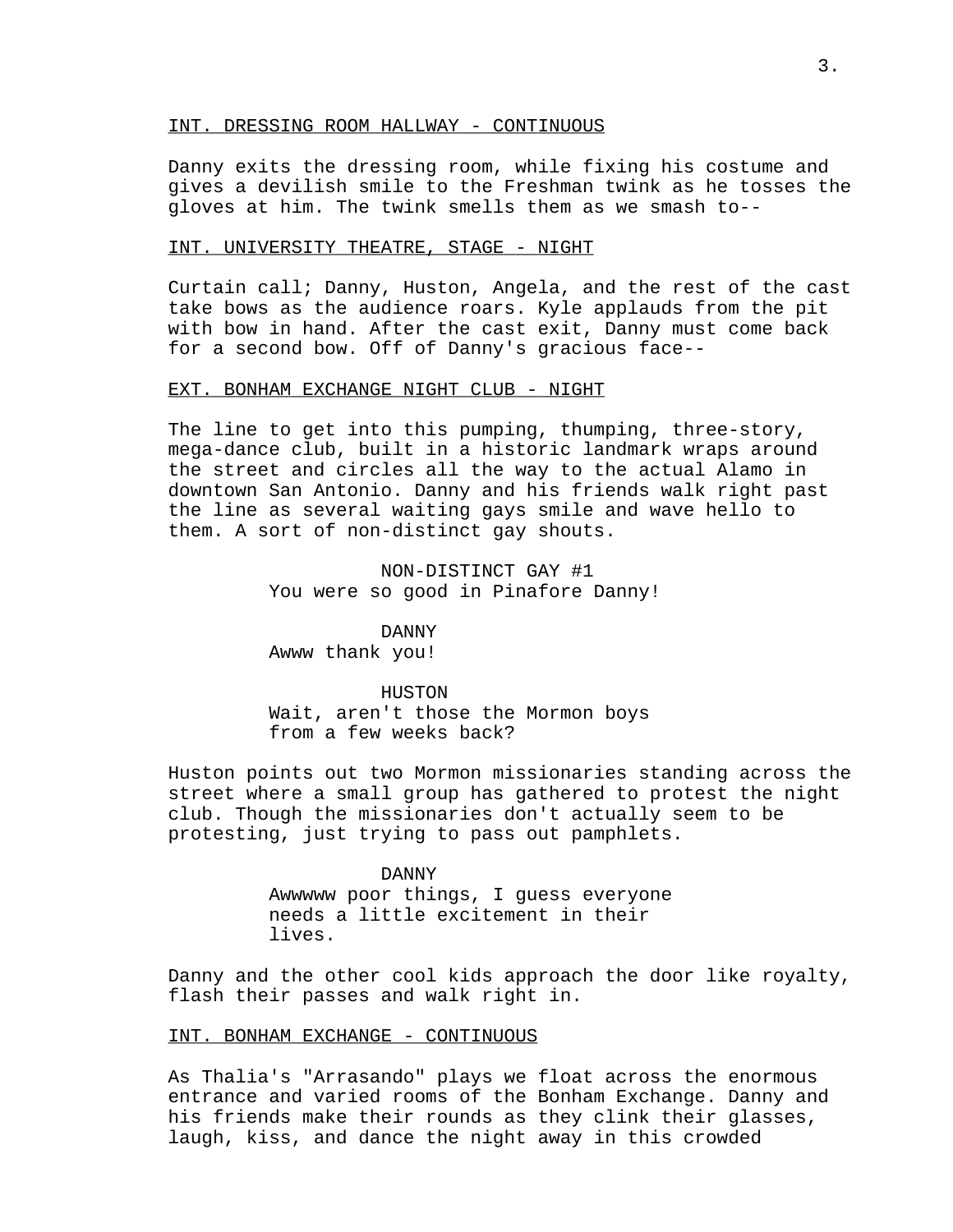danceteria that is packed wall to wall with sweaty stylish bodies. It's gay heaven. Peep the variety that San Antonio, military city, has to offer. There are a thousand gay men here, and yet on the dance floor Danny and Huston can only seem to see each other. Their droplets of sweat entangle the same way their gaze does. This is true love. Danny moves closer to Huston's ear so that only he can hear what he's about to whisper.

> DANNY Let's get tacos.

### EXT. A NEARBY TACO STAND - NIGHT

The pang of a dull metal spatula on a greasy used-up skillet as peppers, onions, and fajitas are flipped. The smoke and aroma fills the air as a Latina woman hands several tacos to Danny and he hands her a five dollar bill.

> HUSTON (gringo accent) Gracias.

> DANNY (imitating him) Gracias.

> HUSTON Shut up, I'm trying.

EXT. DOWNTOWN SAN ANTONIO STREET - NIGHT

They sit on the curb and listen to mariachis play.

HUSTON God I love San Antonio.

DANNY (sensually) Are you thinking what I'm thinking?

HUSTON

More tacos?

DANNY More tacos!!! And we should get some for the mormon boys!!! (yelling to the taco maker) Oye Clara, dame quatro mas, porfa! La misma!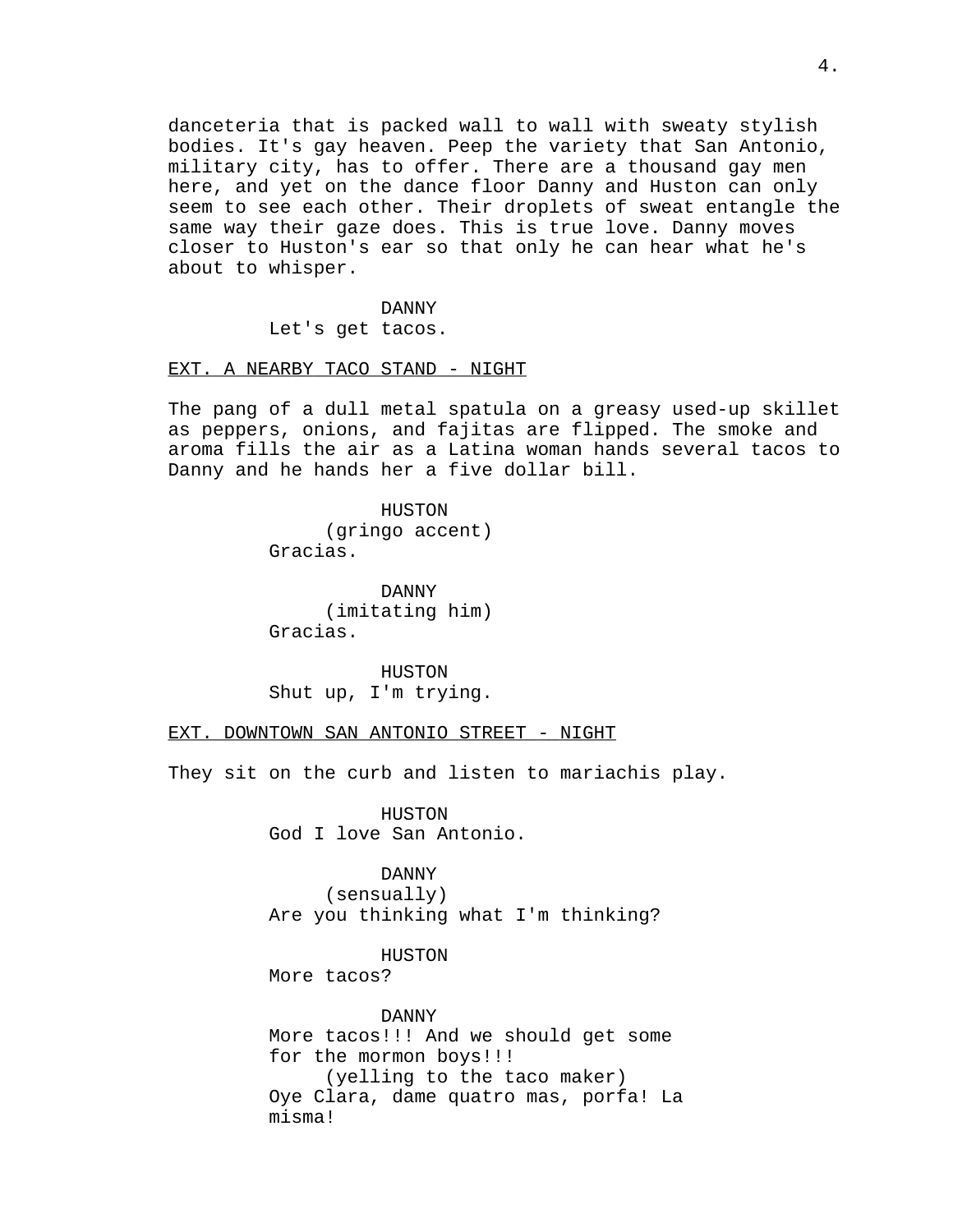## EXT. BONHAM EXCHANGE DANCE CLUB - NIGHT

The line to get back into the club is as long as ever but the boys ignore it. Danny walks up to the two, blonde, Mormon missionaries.

> DANNY Jonah and Phillip right?! You came by our apartment last month.

> > JONAH

Yes! You gave us cranberry juice!

DANNY Sorry we didn't join your church, but we did bring you tacos!

PHIL Wow! Thank you! And congrats on the play. I heard people talking.

HUSTON He's amazing, you should come see it.

DANNY Ohhh staaaarrrrt!

JONAH We'll definitely try.

HUSTON Then you can swing by our place after

and try to convert us again. You know where we live.

PHIL We'd be happy to come anytime.

HUSTON

(sexually) Did you hear that Danny? They'd be happy to come... anytime.

Off of Jonah's sexually confused face--

INT. BONHAM EXCHANGE - NIGHT

Danny and the cool kids take shots from a sexy shot boy.

KYLE Fraternizing with Mormon boys?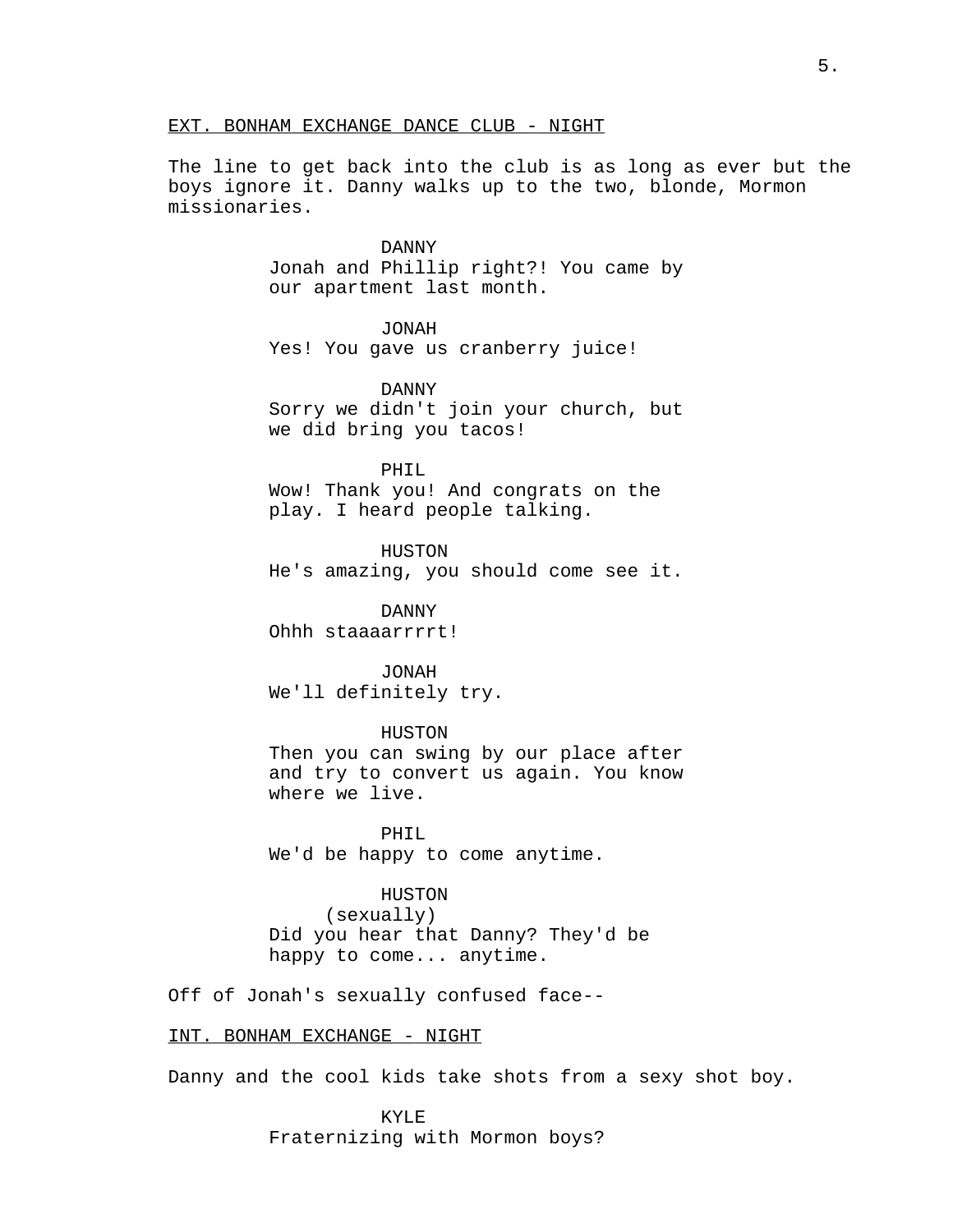#### DANNY

Always be kind to those who are less fortunate. Even if they're misguided.

They slam their shots down as Beyonce's version of "In Da Club" swells and we follow grinding bodies down to the beerstained ground. We watch their feet trample over several flyers that read **JOIN ALPHA LAMBDA TAU, THE GAY FRATERNITY.**

### INT. DANNY'S BEDROOM - NIGHT

The music continues as Danny and Huston go at it like bunnies in EVERY POSITION YOU CAN POSSIBLY IMAGINE - EVEN SOME THAT AREN'T HUMANLY POSSIBLE. The entire bedroom seems to spin and spin until we smash to neon and see:

#### **TITLE CREDITS**

#### INT. DANNY'S BEDROOM - NIGHT

Danny feels the Earth spinning as he lies in Huston's arms, starring up at the ceiling as if he can see the stars.

> DANNY The perfect end, to a perfect day.

> HUSTON It did have all you could ask for. Theatre... tacos... and dick.

> > DANNY

You have a one track mind.

HUSTON When it comes to your... Captain.

## DANNY

For me, the perfect day is just a day I get to spend with people I love. Like you. I love you so much, I almost can't comprehend it. Like... I didn't know it was possible to feel these kinds of things.

> HUSTON (frightened?)

Really?

DANNY

I wanna marry you Matthew Huston.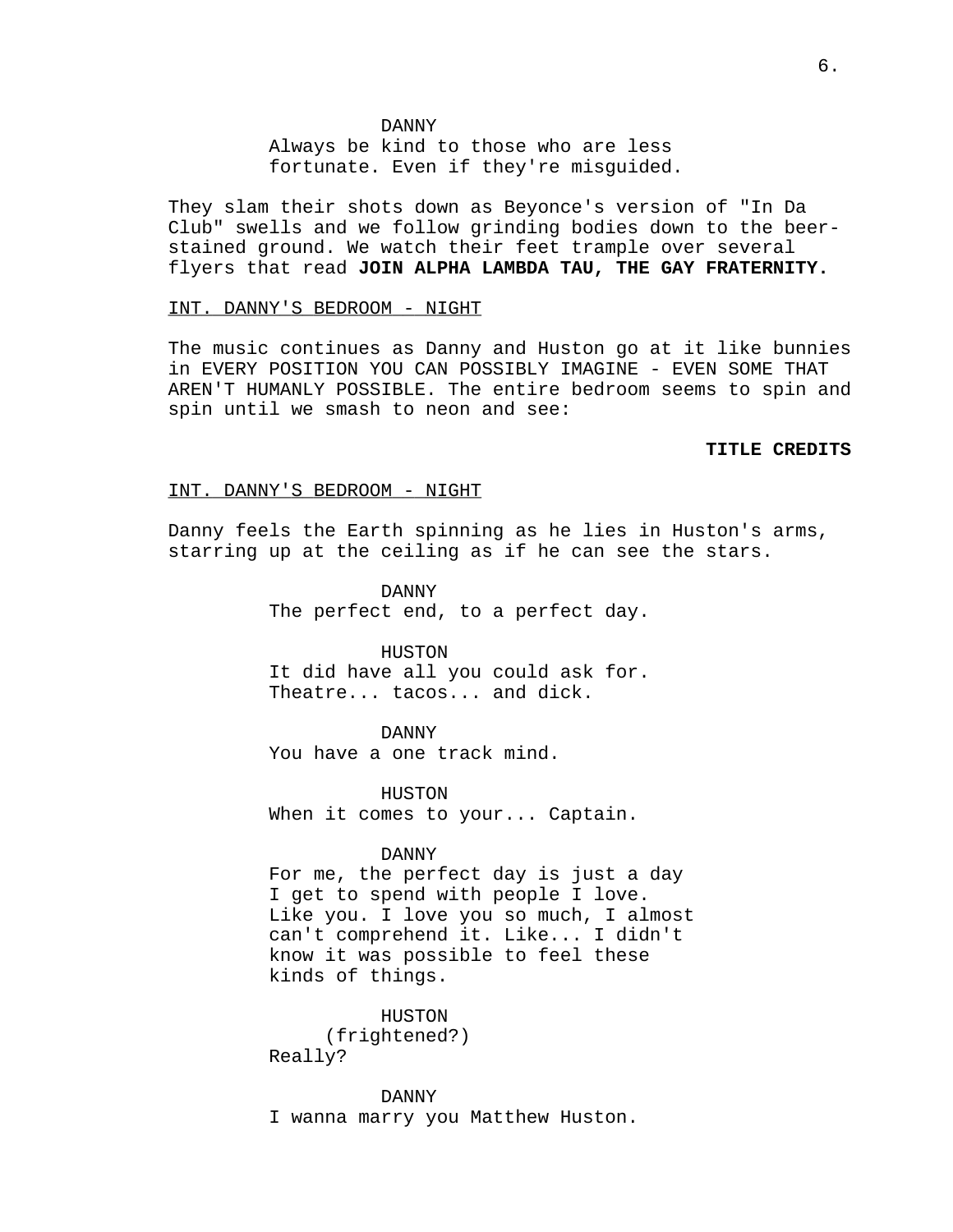Wow.

DANNY Could you imagine it?

HUSTON No. I really can't.

DANNY You don't think we'll ever be able to?

HUSTON No. All these people calling for gay marriage. That's a... fantasy.

#### DANNY

It's a beautiful fantasy. My dad used to say if you can dream it you can be it. And I can dream it. You and me, walking down the aisle in a church.

HUSTON (uncomfortable) Really? A big foo-foo wedding?

DANNY

Doesn't have to be. Just you and me and city hall.

HUSTON Why not a beach while we're at it?

#### DANNY

A destination wedding; that's perfect! We'll invite everyone we love, and if they don't wanna come we'll pretend it's cause they can't afford the destination, and not because they think we're evil perverts.

HUSTON

(sadly) It's a nice dream.

### DANNY

Or we could be married in Vegas, and all the groomsmen would be guys we've slept with, and the bachelor party would be...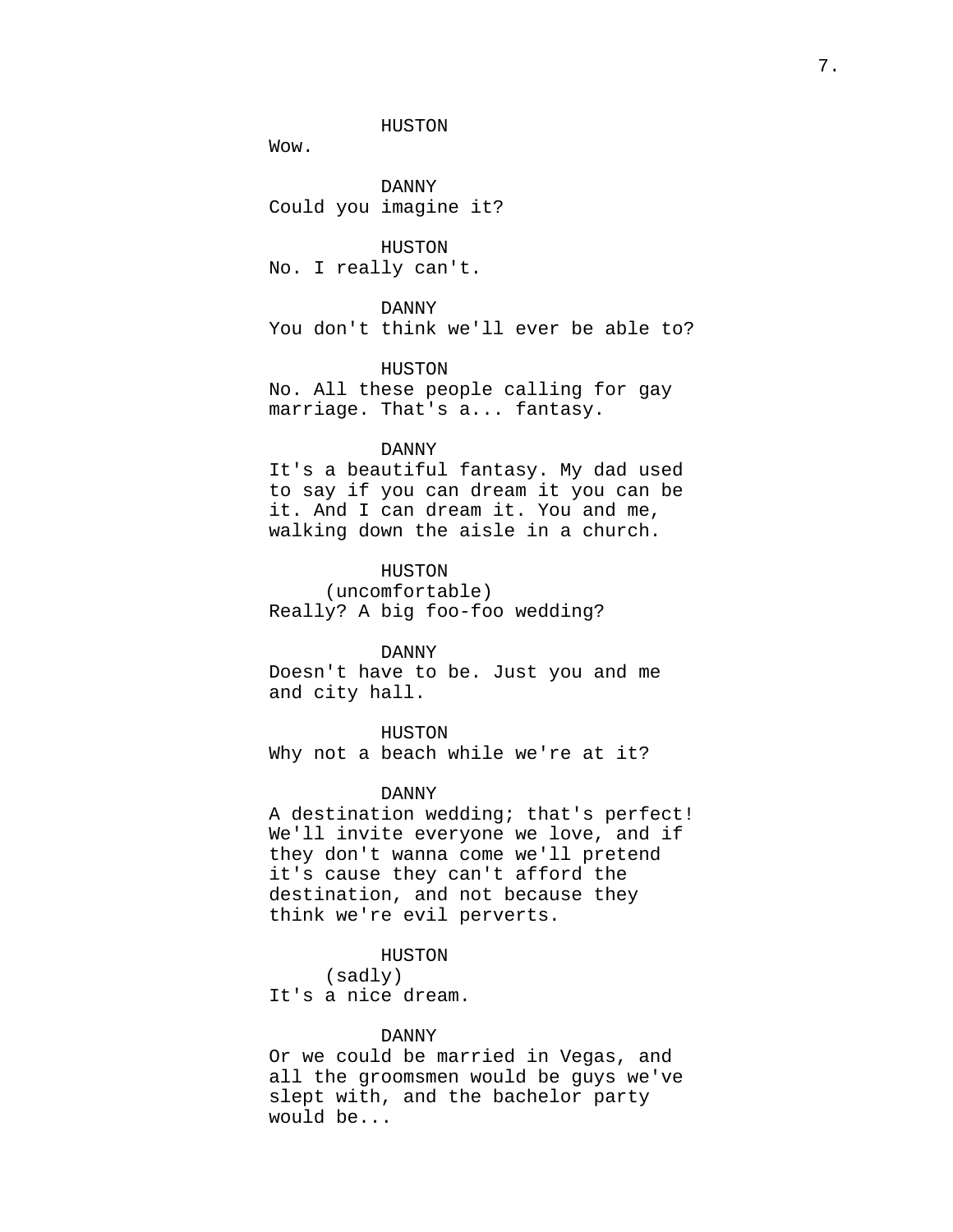DANNY

And we'll both find cozy jobs teaching voice at a university, and have little dinner parties with the town's intellectuals. And we'll have kids.

HUSTON

Kids?

DANNY

I want kids. But I want them to be from both of our DNA. Yours and mine. I think by the time we want kids, they'll invent that, right?

HUSTON You're a dreamer.

DANNY

Will you?

HUSTON Only if we invite the mormon boys.

Off the moment of immeasurable gay joy--

EXT. CAMPUS GREEN - DAY

A week later: mobs of masticating protestors spit and scream.

PROTESTORS Gay Fraternities burn for eternity! Gay Fraternities burn for eternity!

A hateful Christian protestor screams at a sophisticatedly dressed Asian junior, CHRISTOPHER VUONG as he walks by.

> HATEFUL CHRISTIAN #1 You belong in jail sodomite!

CHRIS What argument do you want to hear today?

HATEFUL CHRISTIAN #1 What?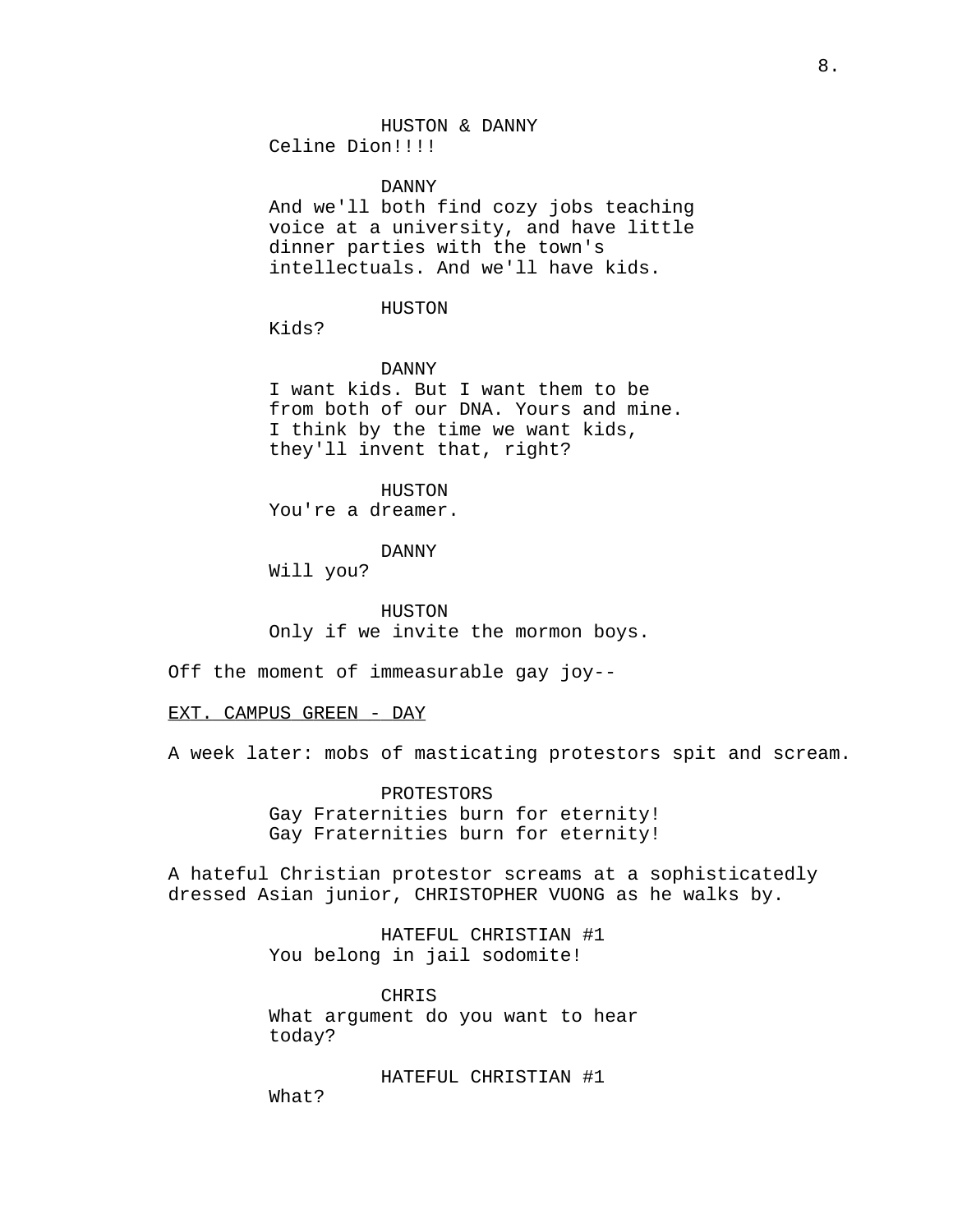CHRIS

I'm kind of in a rush so just pick one. Sexism? Theology? Science? Separation of church and state?

HATEFUL CHRISTIAN #1 Men can't love men!

**CHRIS** Okay I'll bite. What is your profession ma'am?

HATEFUL CHRISTIAN #1 None of your business...

Chris isn't impressed.

HATEFUL CHRISTIAN #1 (CONT.) (beat) I'm a teacher.

CHR<sub>T</sub>S What if I told you in my religion only men could be teachers?

HATEFUL CHRISTIAN #1 That ain't true.

CHRIS

Actually there are several countries with that law. Should we make it against the law here?

HATEFUL CHRISTIAN #1

Um...

CHRIS Okay, how about we don't instate laws based on religious beliefs. Thanks.

Off her dumb face--

EXT. CAMPUS GREEN - DAY

Across the green at a picnic table Chris is joined by a Versace clad international Latino model-type, ROBERTO.

> ROBERTO Why do you waste your time with that trash?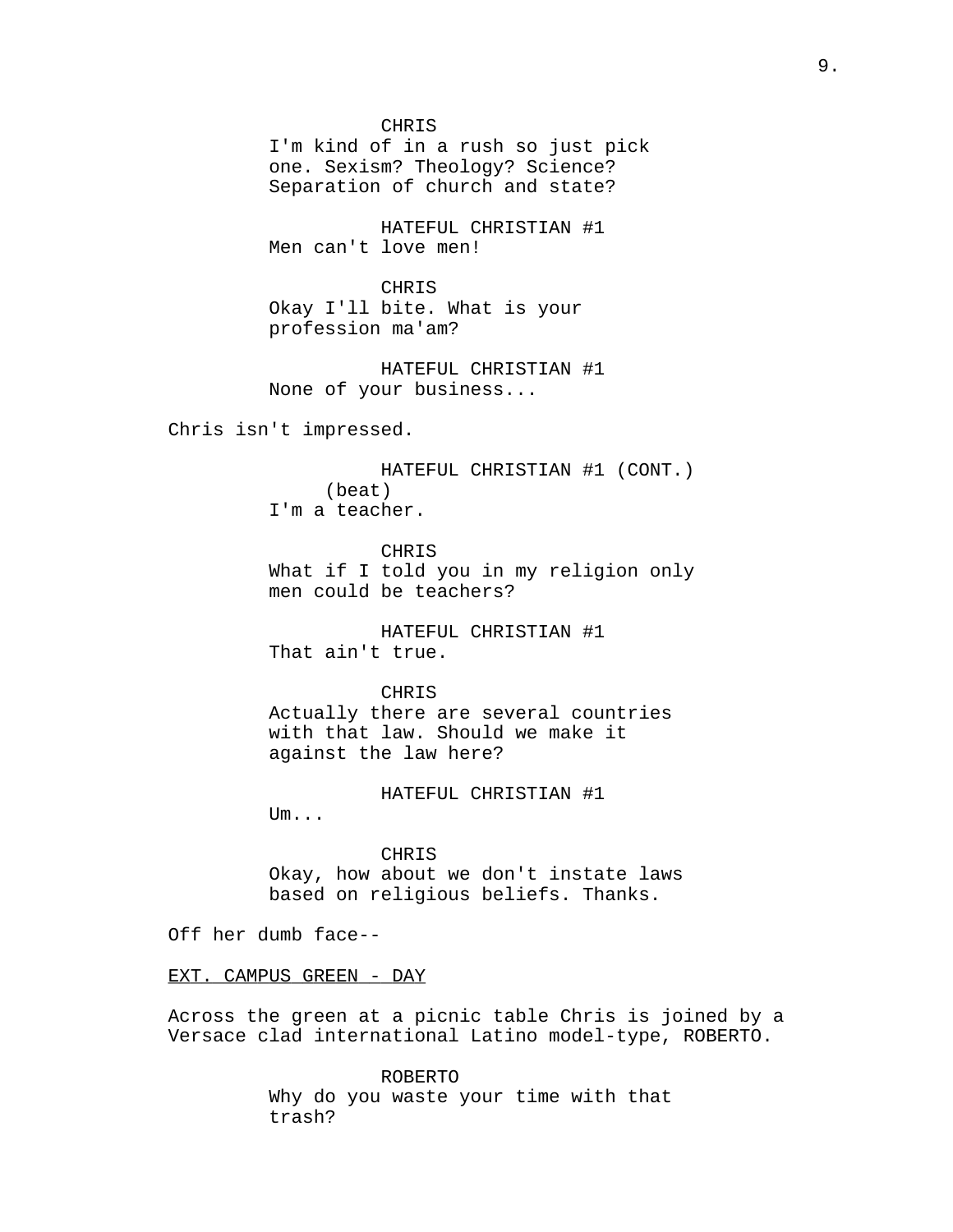CHRIS That's how activism works. Changing one person's mind at a time.

ROBERTO Boring. How long is this gonna take because I have a date with my engineering professor.

CHRIS Does he know it's a date?

ROBERTO It's best if we keep that a surprise. He has office hours at two and...

Chris stops hearing anything that Roberto says as soon as he spots Danny and his posse coming his way. All he sees is the sun shinning off of Danny's branchial cleft, his lips, his hair, his...

DANNY

What?

CHRIS

What?

DANNY Do I have something in my teeth or something?

ROBERTO Danny de la Garza and the music gays, who gave you permission to talk to us?

DANNY

You're really going through with this gay fraternity thing?

KYLE

You could just pledge Phi Mu Alpha if you need friends Chris.

CHRIS

Unlike some people, we're proud to be gay.

DANNY You can be proud to be gay and not tell every single person you meet.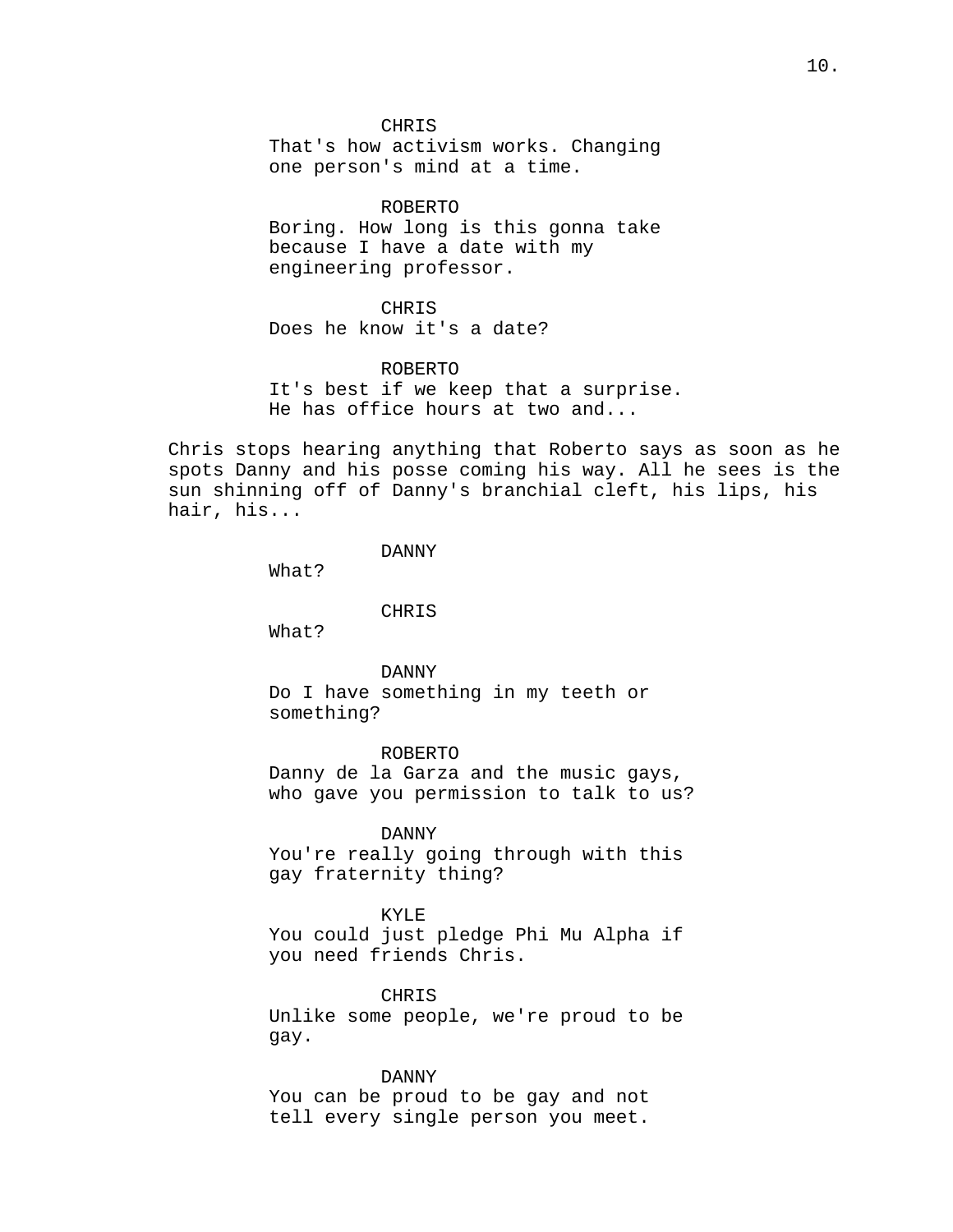#### CHRIS

Theoretically, but maybe telling the people who are important in your life would be a good start. Do your parents know that you and Huston bump privates or do you still introduce your boyfriends as "roommates?"

#### DANNY

(ouch) Who I choose to let into my personal life, is my own business. (beat) Certainly not yours.

#### CHRIS

Then I guess you'll never know what it's like **not** to carry the heavy burden of shame. What do you think Roberto? Anything heavy weighing you down?

ROBERTO I feel lite as fuck.

Off of Danny's embarrassment, and Huston's complete and utter look of shame--

## INT. UNIVERSITY COUNSEL CHAMBER - DAY

A staunch counsel chamber lined with wooden panels and filled with older white and Latinx suits sitting in a row facing Chris, Roberto, a LAWYER, and their faculty advisor, JANE, a middle aged woman with a big heart. We sit in awkward silence as the suits look at each other, whisper, and nod.

> UNIVERSITY OFFICIAL On this Fraternity, you would actually ask pledges if they're homosexuals?

#### CHRIS

It's my belief that their desire to pledge would speak for itself.

## UNIVERSITY OFFICIAL I see... and um... what about dating?

CHRIS What about it?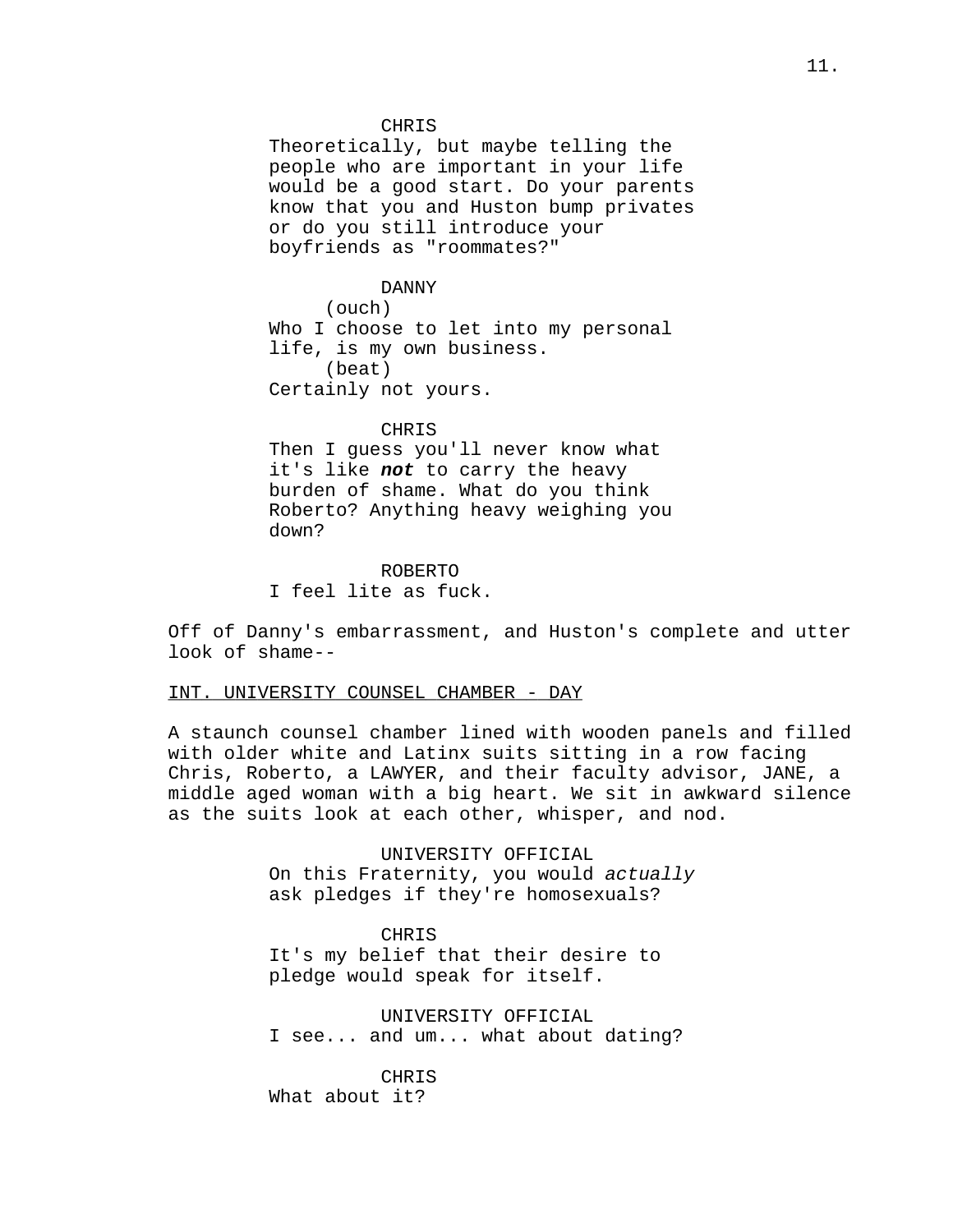LAWYER

The personal sex lives of students is off the table.

UNIVERSITY OFFICIAL Yes, but... fraternizing is, unfortunately very relevant in Greek life. Due in part to a particularly large amount of documented sexual misconduct, whether proven or not.

CHRIS I'm sure that any gay sex will be enjoyed by all parties involved.

LAWYER What he means to say is...

CHRIS It's in the bylaws. No fraternizing allowed within the group.

Off of the official's disapproving face--

INT. UNIVERSITY HALLWAY - DAY

Roberto, Jane, and the Lawyer sit on a bench outside the counsel chamber as Chris paces.

> ROBERTO All parties involved?

LAWYER Media's on standby, and I can get the ACLU in here by tomorrow if need be.

CHRIS Why did I say that?

JANE

Lord, I need hot cheetos with cheese as soon as this is over!

Roberto makes a face. A chanting in the distance grows louder as our group turn towards the entrance to the building in disgust. Through the glass doors we see--

## EXT. UNIVERSITY MAIN BUILDING - CONTINUOUS

A large group of protestors chanting.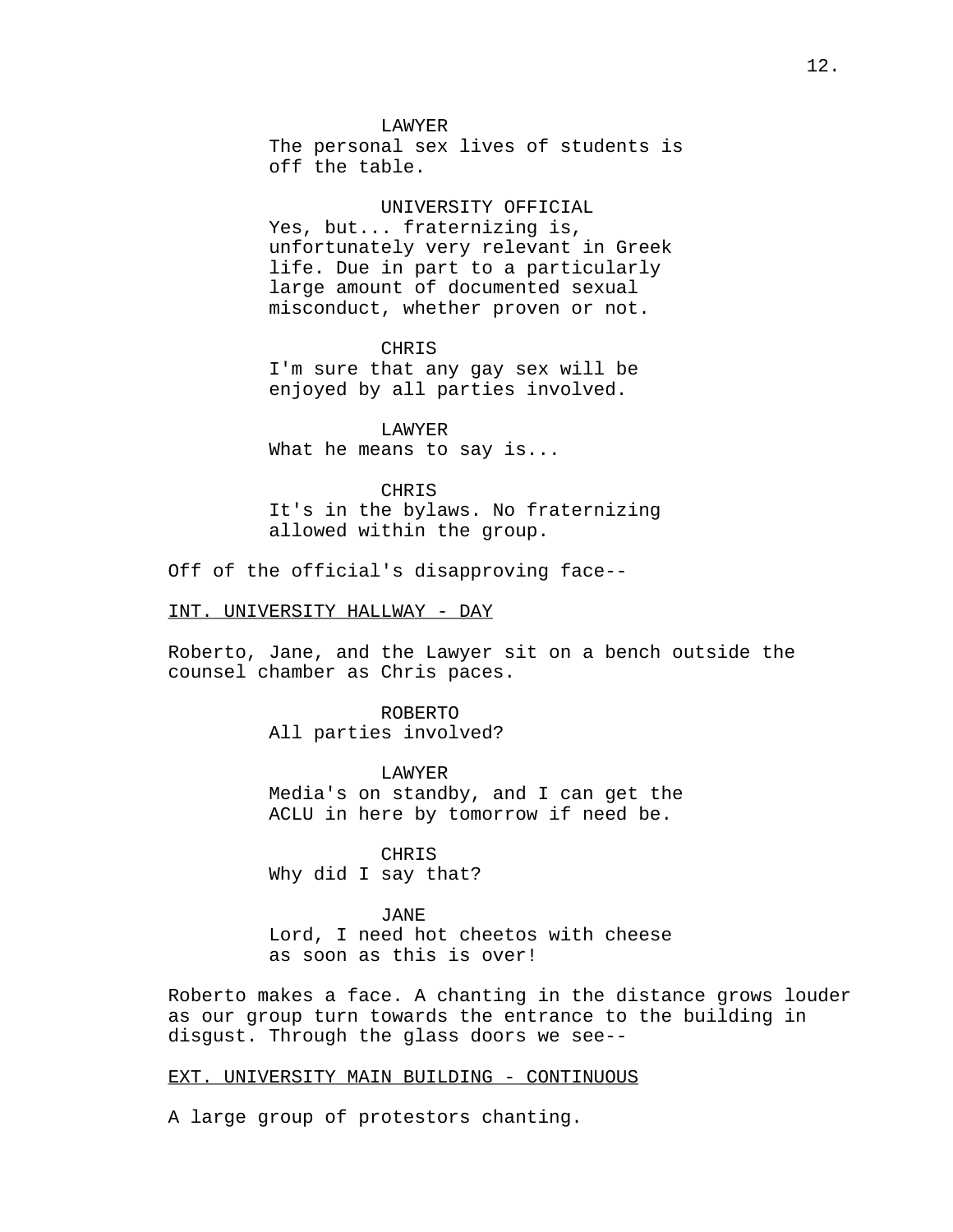#### INT. UNIVERSITY COUNSEL CHAMBER - DAY

The counsel members look as nervous as Chris.

UNIVERSITY OFFICIAL It is the decision of the university that the Alpha Lambda Tau organization must be allowed on campus.

Chris and company celebrate.

UNIVERSITY OFFICIAL Provisionally! The fraternity must maintain at least eight members at all times, and keep a grade point average of 3.0 for the first two years.

Off of Chris' accomplished and emotional face--

### EXT. SAN ANTONIO RIVER WALK - NIGHT

Kylie Minogue blasts loudly as Christmas lights twinkle and reflect on the beautiful San Antonio river. Chris, Roberto, and Jane eat hot cheetos covered in nacho cheese with sporks straight from the bag as they celebrate on a river barge.

#### INT. DANNY'S APARTMENT - NIGHT

Kylie Minogue fades as an exhausted Danny enters his apartment, puts down his backpack, takes off his shoes and... wait... something's not right.

#### DANNY

Huston? (beat) Huston are you home?

As Danny turns the corner to enter the living room he sees the two Mormon boys sitting politely on the sofa as Huston sits on a chair. Has he been crying?

## DANNY

Hi. Ummm... Are you okay?

No one speaks. Huston looks up with apology in his eyes.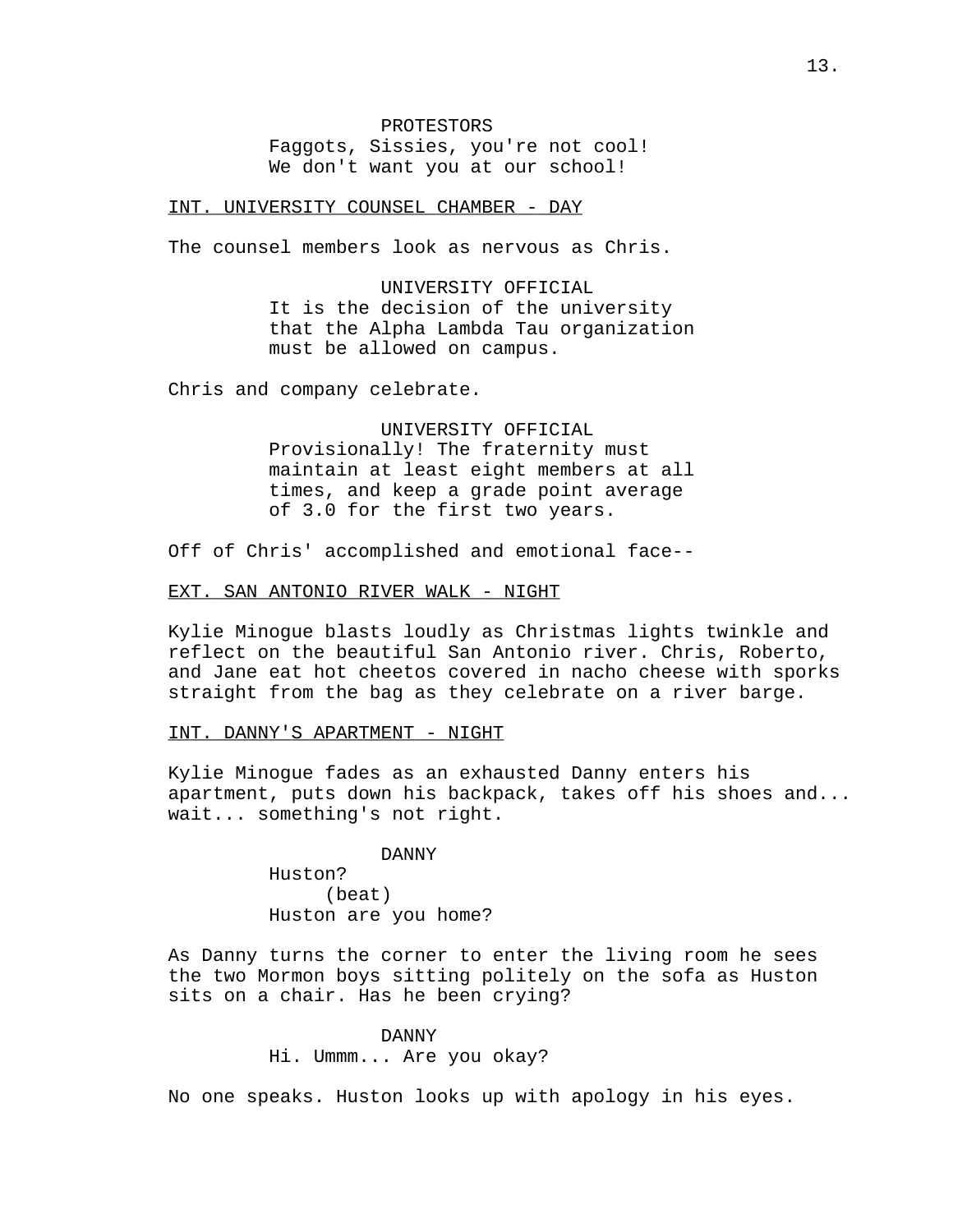#### HUSTON

I'm sorry Danny.

DANNY What's going on?

#### HUSTON

Your dream sounds real nice, but it's just a dream. I have a dream too. I want children. Real children... with a woman.

DANNY

What are you saying?

## HUSTON

God wants me to do this Danny. But I love you so much, I want us to stay best friends. And one day, I hope you'll be the best man at my wedding.

#### DANNY

Huston, what the fuck are you saying?

**HUSTON** 

I think God wants me to be Mormon.

Huston cries; we notice his bags are packed. The Mormon boys look content. Off of Danny's completely stunned face--

#### EXT. MORMON CHAPEL - DAY

The sun shines through the lush trees onto a modest chapel.

## INT. MORMON CHAPEL - DAY

Sun shines through a window onto a small congregation of blonde people dressed in their Sunday best, holding tattered hymnals as they sing a sad version of the Mormon hymn "If You Could Hie to Kolob." They can't seem to stay focused on their task however, due to a lunatic Latino hysterically sobbing at the top of his lungs. Yep, you'd think Danny was being waterboarded at Guantanamo Bay. It's embarrassing really. Philip, the Mormon missionary awkwardly pats Danny on the back as the organist stares in confusion. As the song finishes, a Mormon priest pulls back a trap door below the altar to reveal a massive baptismal font that looks more like a hot tub. Huston enters barefoot from the vestibule dressed in a white robe, followed by Jonah who helps him climb in with the priest. It all happens so fast that Danny can't grasp it. Huston holds his nose as he dips into the tub.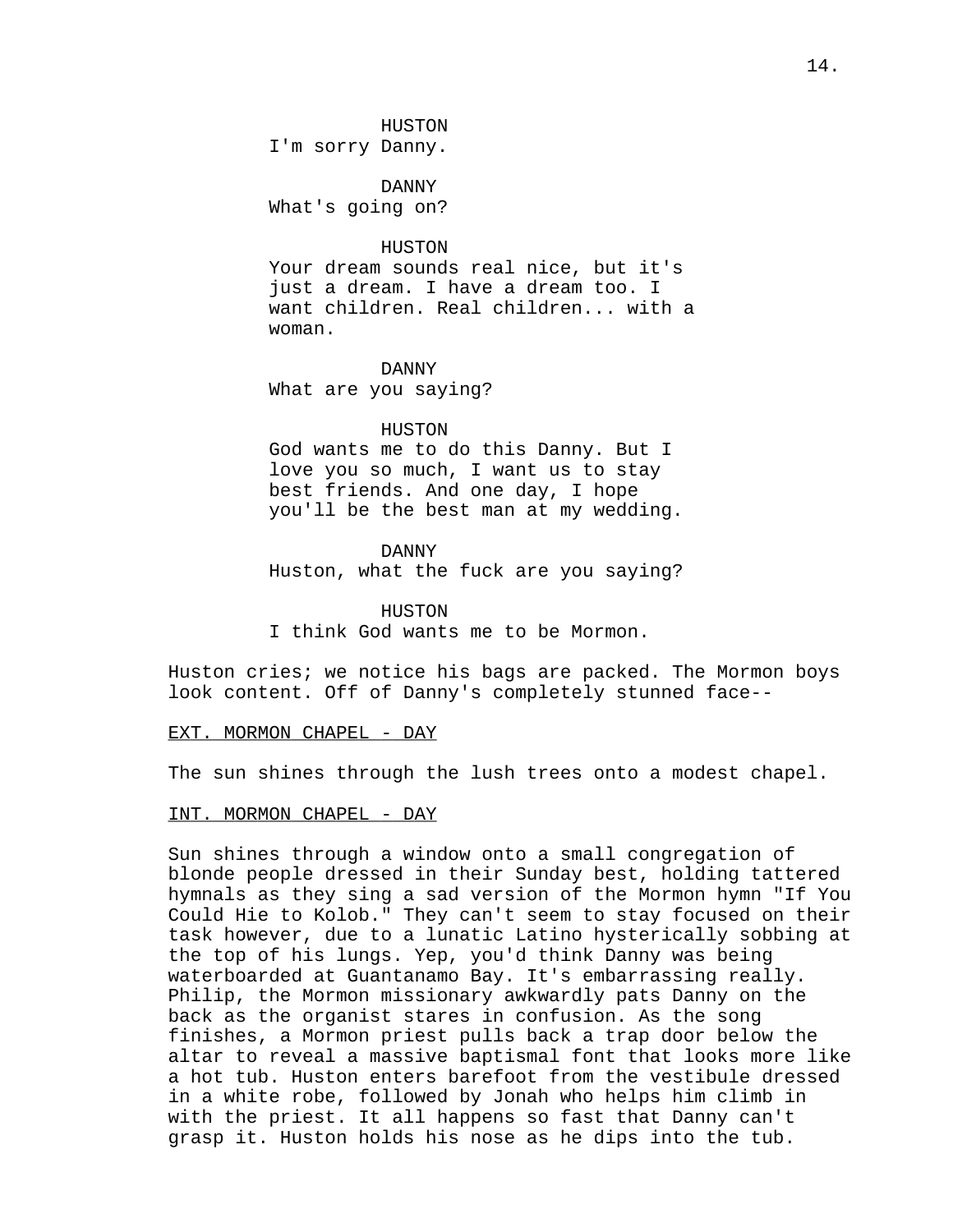Daniel wipes his tears as a bunch of blonde people eat cake around him and try not to stare.

> MORMON PRIEST Please help us in welcoming the newest member of the Church of Latter Day Saints; brother Matthew Huston.

Red punch is served, paper plates are thrown into a bin, and children run rampant around the room. Danny still doesn't understand what the hell happened. He stairs at Huston's lips, the freckles on his neck, the curve of his butt.

> HUSTON Maybe it's best if you leave.

> > DANNY

What?

HUSTON You're ruining this for me.

DANNY I'm ruining this? Me? I thought I was your best friend.

Phillip and Jonah are watching from across the room.

HUSTON

We'll talk later, okay?

Off of Huston's inconvenienced face--

EXT. DANNY'S SPORTY FORD ESCORT - EVENING

Mariah Carey's version of "Bringing on the Heartache" blasts at full volume while Danny sobs at the steering wheel.

MONTAGE:

DANNY DRIVES DOWN THE HIGHWAY BLOWING HIS NOSE, SOBBING.

DANNY PUMPS HIS GAS, SOBBING.

DANNY GOES THROUGH A DRIVE-THROUGH, SOBBING.

DANNY He said he wanted me to be the best man at his wedding one day!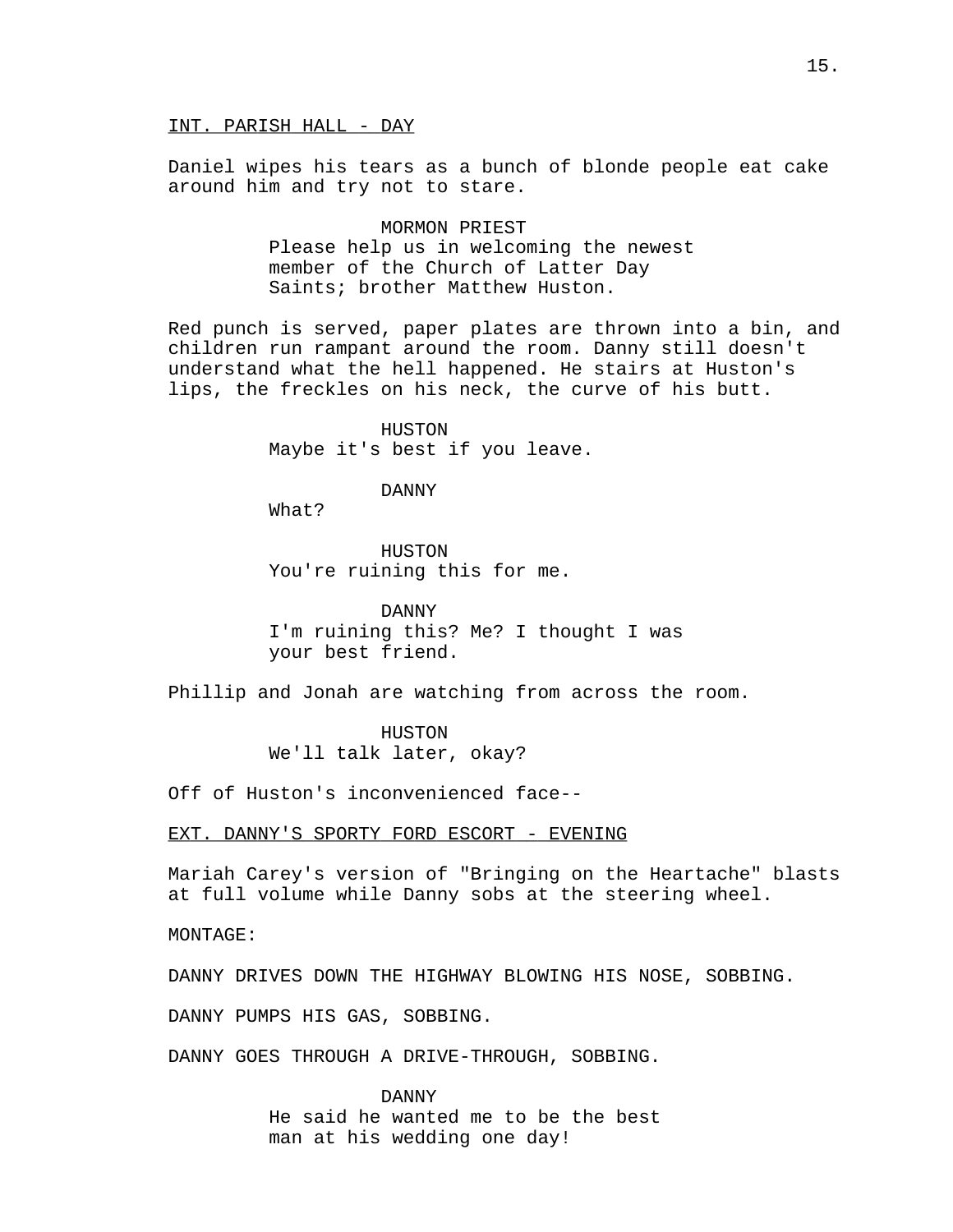FAST-FOOD EMPLOYEE ... So did you wanna jumbo-size that?

DANNY (sobbing) Jumbo-size? Matthew was jumbo-sized!!!

Off of the Fast-Food employee's exhaustion--

### INT. UPSCALE RESTAURANT - NIGHT

The sizzle of butter on a five hundred degree Fahrenheit plate as a cork is popped and a 1997 Dominus Proprietary Napa Valley Merlot is poured into a sparkling clear glass at an immaculately white linen table. MAI VUONG, eternally young, matriarchal figure, clad in Channel, cuts into her steak.

## MAI VUONG

I'm sorry about your father, there was business in Saudi Arabia. At least his lawyers came through for you. Though what on Earth you would want to start that kind of fraternity for is anyone's guess.

#### CHRIS

It's a political move.

#### MAI VUONG

Well you obviously aren't winning student body president anytime soon, so... I guess this is... something.

### CHR<sub>TS</sub>

I'm honing my leadership abilities and fundraising skills.

#### MAI VUONG

So this is all an elaborate plan to meet a few big donors from the Human Rights Campaign? If anything else, I guess you'll have something to write about in your law school applications.

#### CHRIS

I haven't decided if I want to go...

#### MAI VUONG

You didn't get into UT Business school Christopher. A law degree is your only option. Besides, you actually think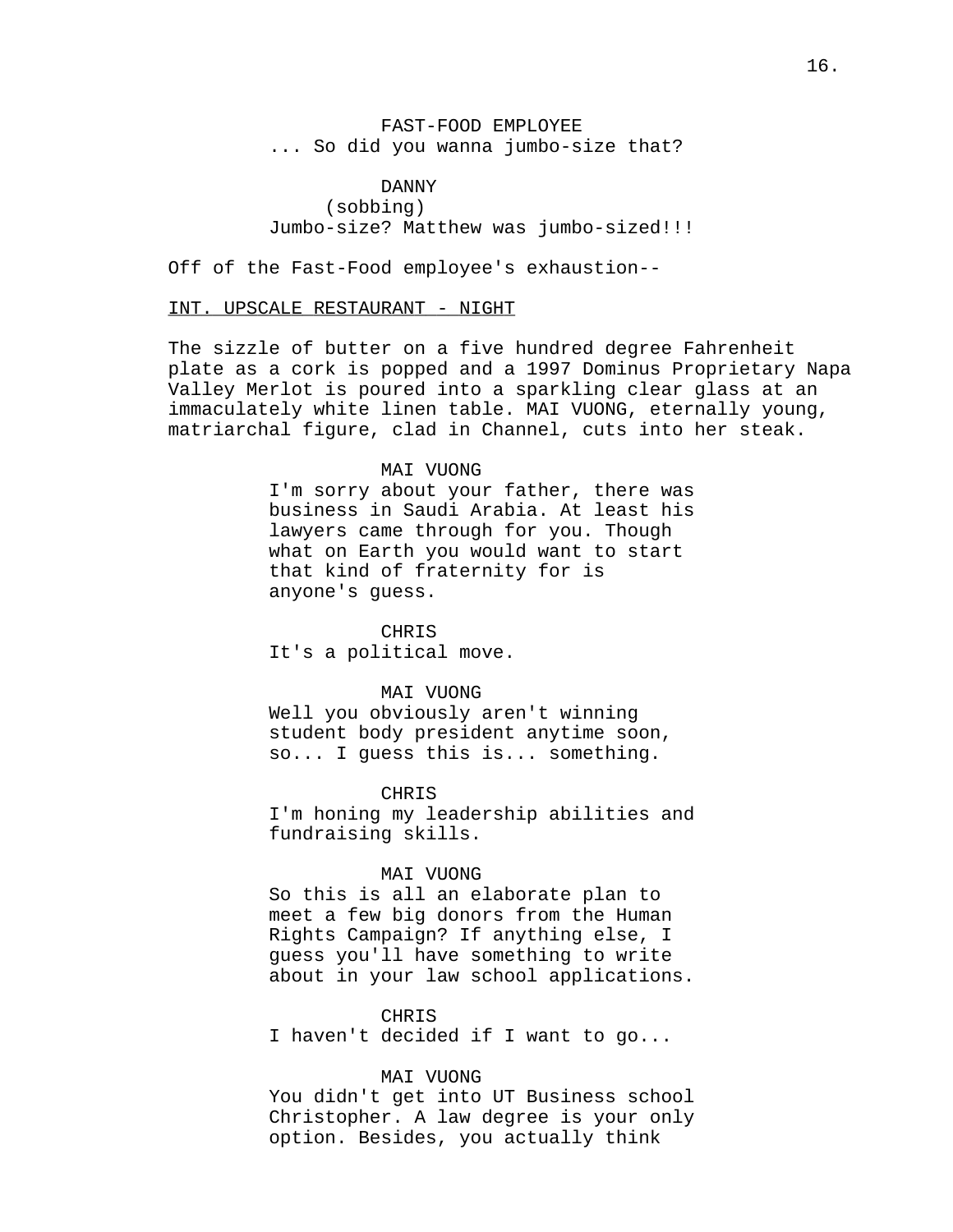eight boys will pledge your little... fraternity? They'd have to come out of the closet, publicly. It's career suicide. I just don't see it.

CHRIS (resolute) War is like water... it finds the empty spaces.

Mai cynically bites her asparagus, as Chris starts to worry.

## INT. DANNY'S BEDROOM - DAY

Somewhere among piles of dirty laundry, and empty pizza boxes Danny hides from the world under his covers. The constant busy signal of a phone echoes around the room. In the distance we hear pounding at the door. Danny ignores it.

> KYLE (O.S.) Bitch you better open this door!

## INT. DANNY'S FRONT DOOR - DAY

Through the smallest of cracks in the door we see Kyle's concerned face. He pushes the door open to find Danny wearing a bedspread holding a razor phone to his ear.

> KYLE No! You're still calling him?

DANNY I just need to understand why. Why? I just don't get it.

The busy signal grows louder.

KYLE Hang up the phone.

DANNY He said we would talk later.

Kyle hangs up Danny's phone.

KYLE Get your shit together, it's been a week! He doesn't wanna talk to you!

DANNY How do you know? Have you seen him?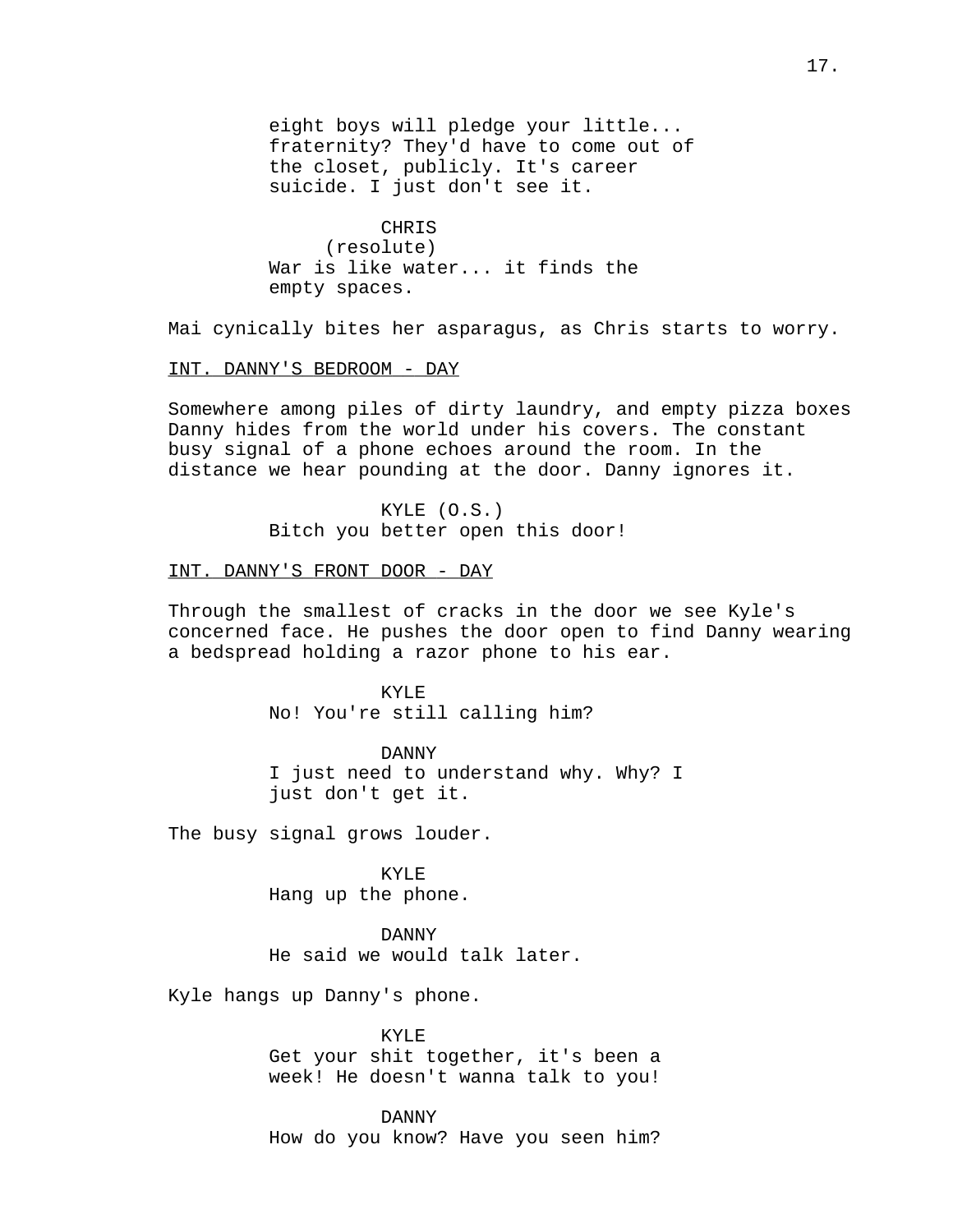Have you talked to him?

KYLE You know who I've talked to? Your mother; she's wondering if you've been kidnapped by a drug cartel.

DANNY

We can work this out... if he calls me. We're in love.

KYLE Give him space, and get your ass back to school... after you wash said ass. You gotta show to do tonight.

DANNY (sobbing again) A show I do with him!!!

Danny tries to grab his phone back from Kyle, they wrestle.

KYLE (Triumphing with the phone) Get your cheeks to the shower, and call your mother, fool!

Danny lies distraught, half-naked, on the floor.

INT. DANNY'S BEDROOM - DAY

Danny, freshly showered, picks up the phone once more and dials. It rings.

INT. DANNY'S CHILDHOOD HOME, KITCHEN - DAY

A landline in a very Mexican-American kitchen clad with images of roosters and bright yellow walls. A Latina woman reaches for the phone and pulls it over to where she is making Spanish rice - the telephone cord twists around her.

### YOLANDA

Bueno!?

INT. DANNY'S BEDROOM & CHILDHOOD HOME, KITCHEN - DAY

Danny and his mother are on a split-screen.

DANNY

Hi Mom.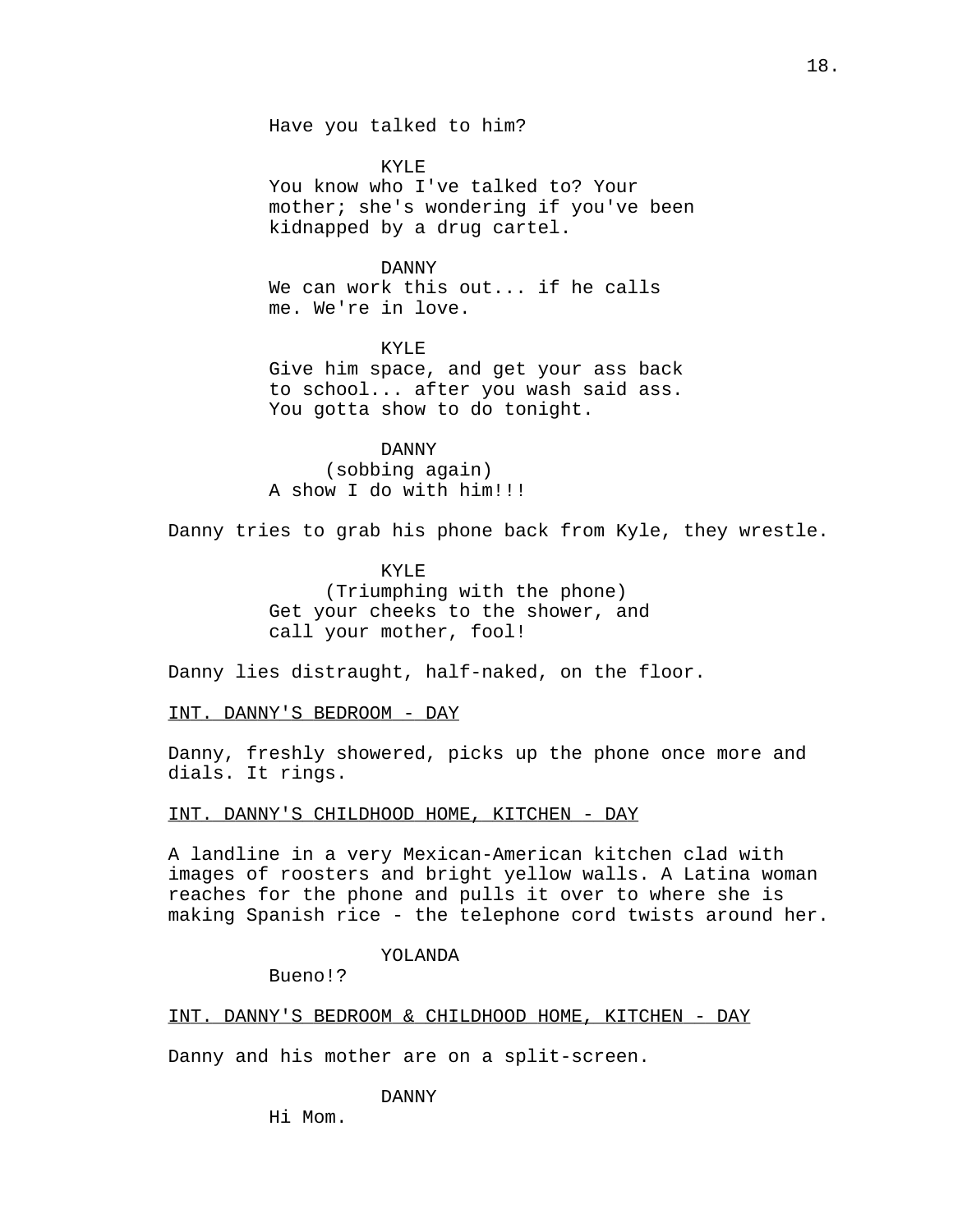## YOLANDA

Ohhhh, I thought you'd forgotten about us. Your Dad's grilling tripas. Disgusting, but I know you love em.

Danny's silence is immeasurable.

### DANNY

Wow. Yeah. So jealous.

## YOLANDA

Is everything okay?

### DANNY

Um... I just wanted to talk to you about um... um...

Danny wipes his eyes, as he sniffles.

### YOLANDA

Are you sick or something? We'll send you some antibiotics. Dad just got some from Mexico. (loudly) Esteban, Danny needs antibiotics!!

### DANNY

(sighing) Thanks Mom.

#### YOLANDA

You've gotta take care of that, cause we're coming to the show next weekend.

DANNY Right. Can't wait to see you.

## YOLANDA

(whispering) It was on the news, your school. Jotos starting a gay fraternity. You better watch out for them.

## DANNY

(blindsided) Um, I gotta get to class Mom.

YOLANDA

Was that it? Okay, well please call us every week we're worried about...

Danny hangs up, wishing his mother could comfort him the way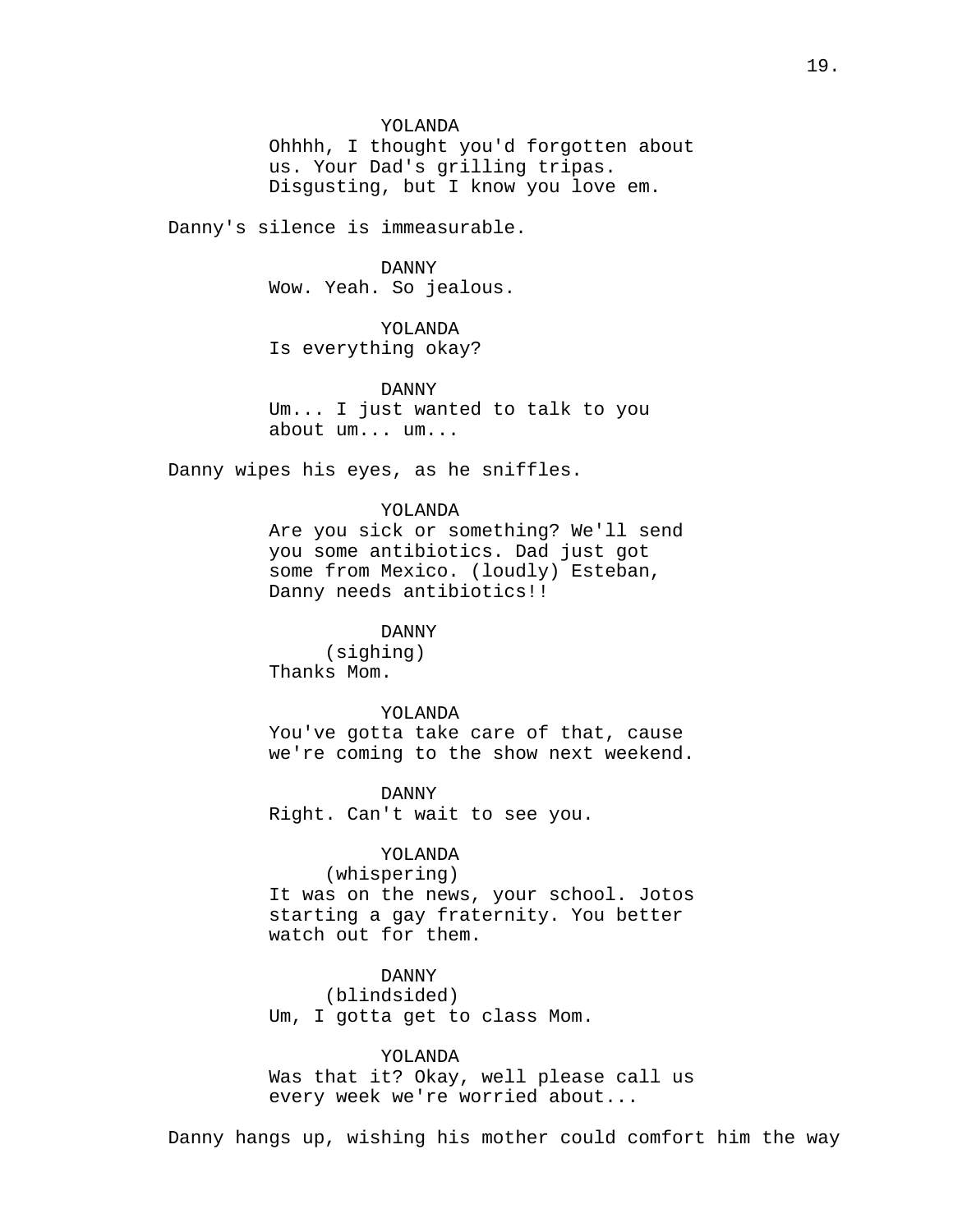she did when he was a little boy. Why does he have to keep this unbearable pain a secret?

### INT. UNIVERSITY FOOD COURT, BULLETIN BOARD - AFTERNOON

Amid the french fries and open biology books, a massive banner for HMS Pinafore with Danny's face on it hangs across the airy open rotunda. He's literally the poster-child of the school. Chris looks up at it begrudgingly as he hangs flyers. He notices a feminine Latinx boy, FELIPE, reading one.

**CHRIS** 

We're having a cool event next week.

FELIPE

Oh, um... no.

Felipe rushes off in embarrassment, as Chris spots Danny.

INT. UNIVERSITY FOOD COURT, CASH REGISTERS - CONTINUOUS

Across the food court Danny pays for a slice of pizza from a bubbly, big butted, Latino, bear cub, NICKY.

> **NICKY** Oooo, the pizza looks good girl. But oh shit, you look like hell.

DANNY Thanks for your honesty.

NICKY Gurrrlll!!!! Oh my god you precious thing. Did that hick with the big booty break your little heart?

DANNY I don't really wanna talk about it.

#### NICKY

Girl, hold on. I'm going on break and you can tell Tia Nicky all about it. (shouting) Carrie I'm going on break!

Off of Danny's confused face--

INT. UNIVERSITY FOOD COURT, TABLES - CONTINUOUS

Nicky drowns his pizza in ranch as Danny spots Chris.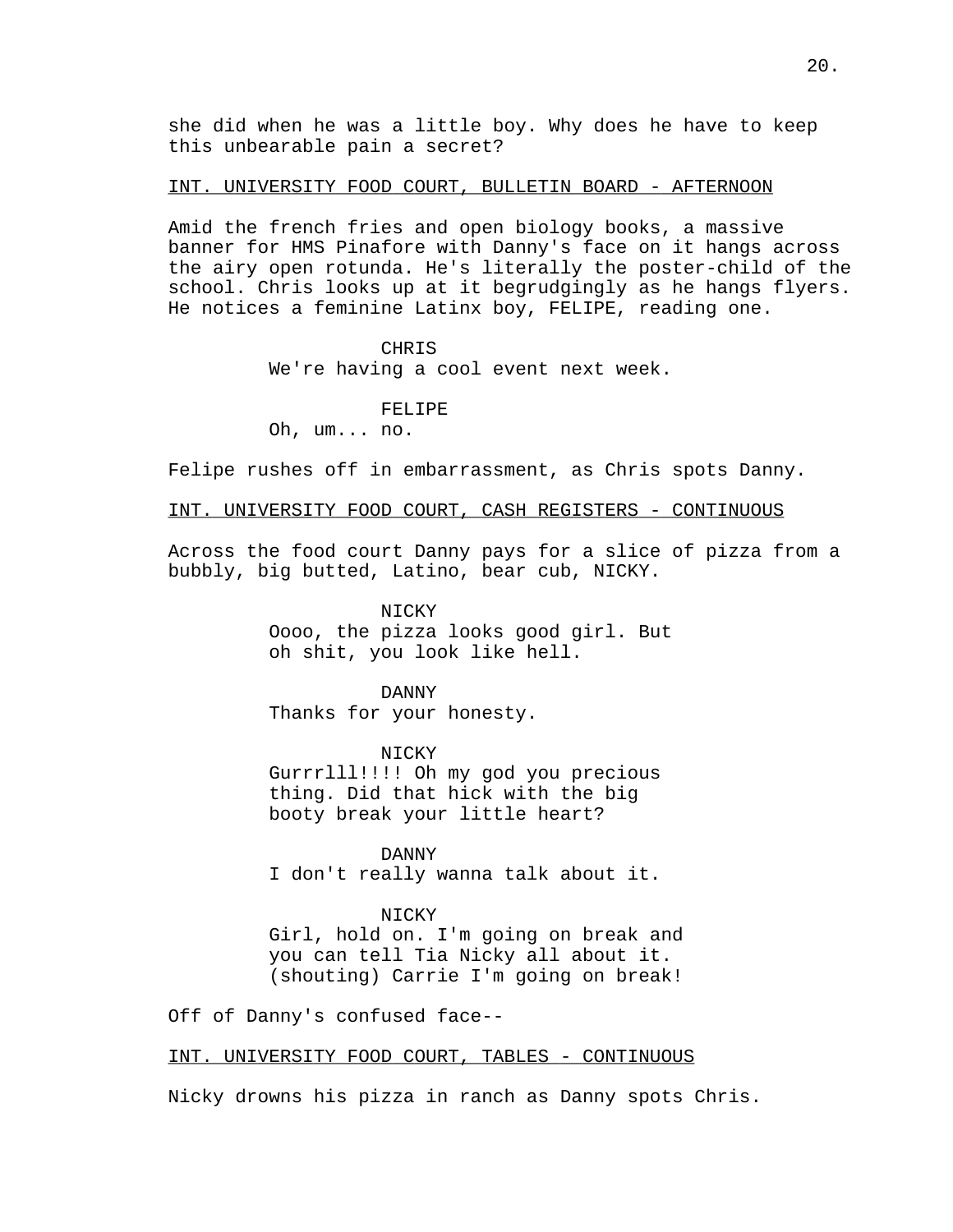NICKY

This pizza is really just not as good as you made it look.

DANNY Nothing in life is, I guess.

## NICKY

Que triste. See your first problem was letting Mormons into your house. They're too good looking. Have you ever met a mormon you didn't want to ride like a bus?

DANNY I don't ride the bus.

## NICKY

Oh, trust me you don't wanna ride the bus in San Antonio but sometimes you don't have a choice, and when it comes to those blonde Mormon boys you don't have a choice, if you know what I mean. Watch me open these nalgas for 'em. I guess Huston couldn't resist.

## INT. UNIVERSITY FOOD COURT, TRASH CANS - AFTERNOON

Messy ranch covered dishes are piled on top of each other.

DANNY I have no idea where he's been this whole last week and I have this awful feeling that all of my friends do.

NICKY When is your "I'm single now" party?

DANNY

My what?

NICKY Aren't your friends throwing you an "I'm single now" party?

### DANNY

I guess not?

## NICKY

Okay, this is the real problem, you need new friends mi'jo. Call me up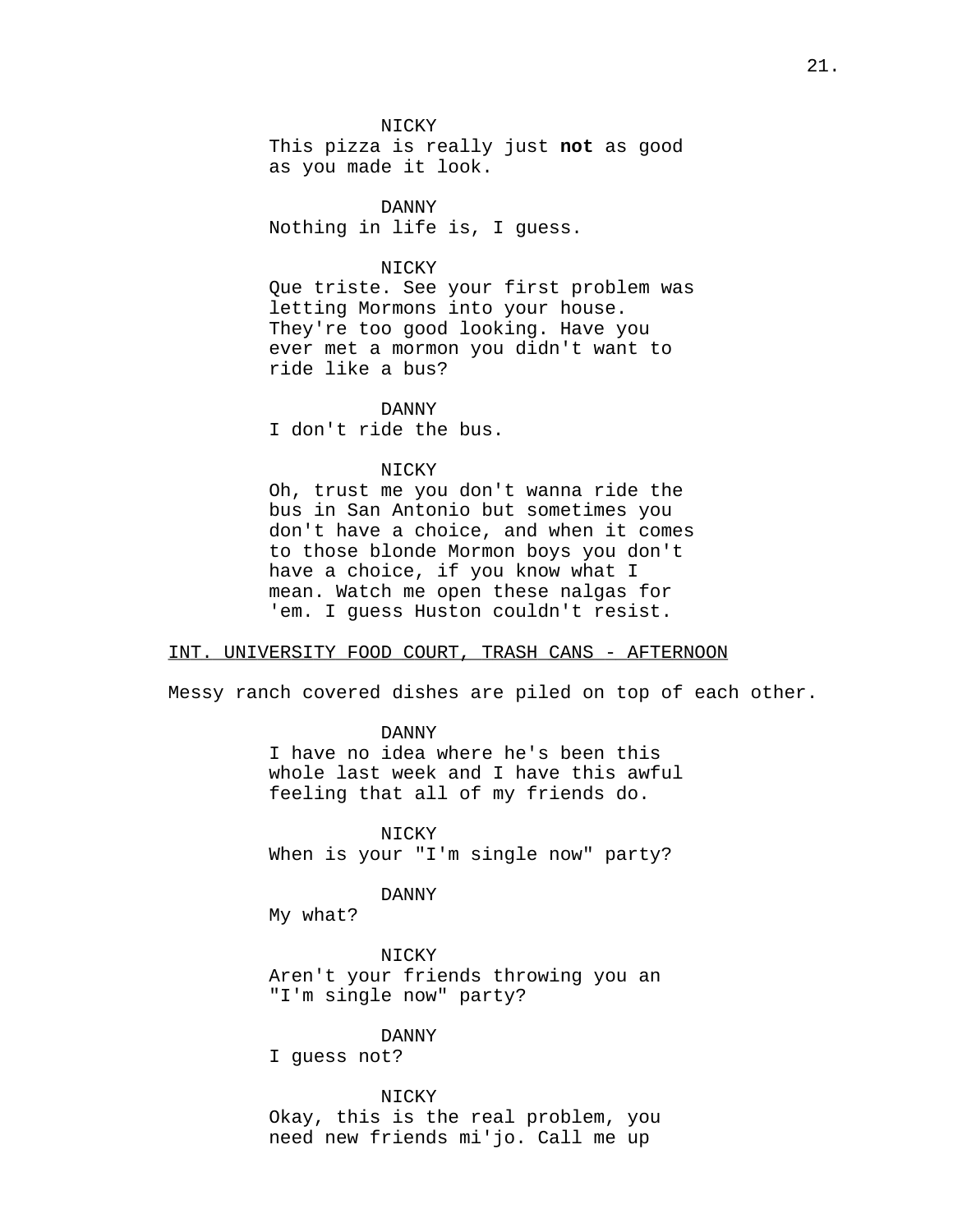anytime, cause us hotties gotta stick together.

Nicky hands Danny his card. It reads: "Nicholas G. Martinez, engineering major, Selina Fan Club Vice-President." Danny wonders if he might actually need new friends as they walk towards--

#### INT. UNIVERSITY FOOD COURT, ENTRANCE - AFTERNOON

Chris sits at a small table with a large recruitment poster hanging from it. A timid nerd, SIMON NGUYEN, stares at him from where he is eating. Chris waves at him, and Simon looks away quickly. Danny and Nicky approach.

#### DANNY

I think I get it now, really. This is just your latest attempt at getting attention?

**NICKY** Dios Mio, girl!

CHRIS

Says the closet-case actor with his face all over campus. The Captain of the Pinafore, how brave.

NICKY So y'all still not cool?

DANNY For what it's worth, I voted for you.

CHRIS No you didn't. Voting is public record.

DANNY I'm pretty sure voting is private.

CHRIS Who you voted for is private, who voted is public record.

DANNY You checked to see if I voted? Wow.

CHRIS Don't flatter yourself. I debriefed with every single voter, Nicky here,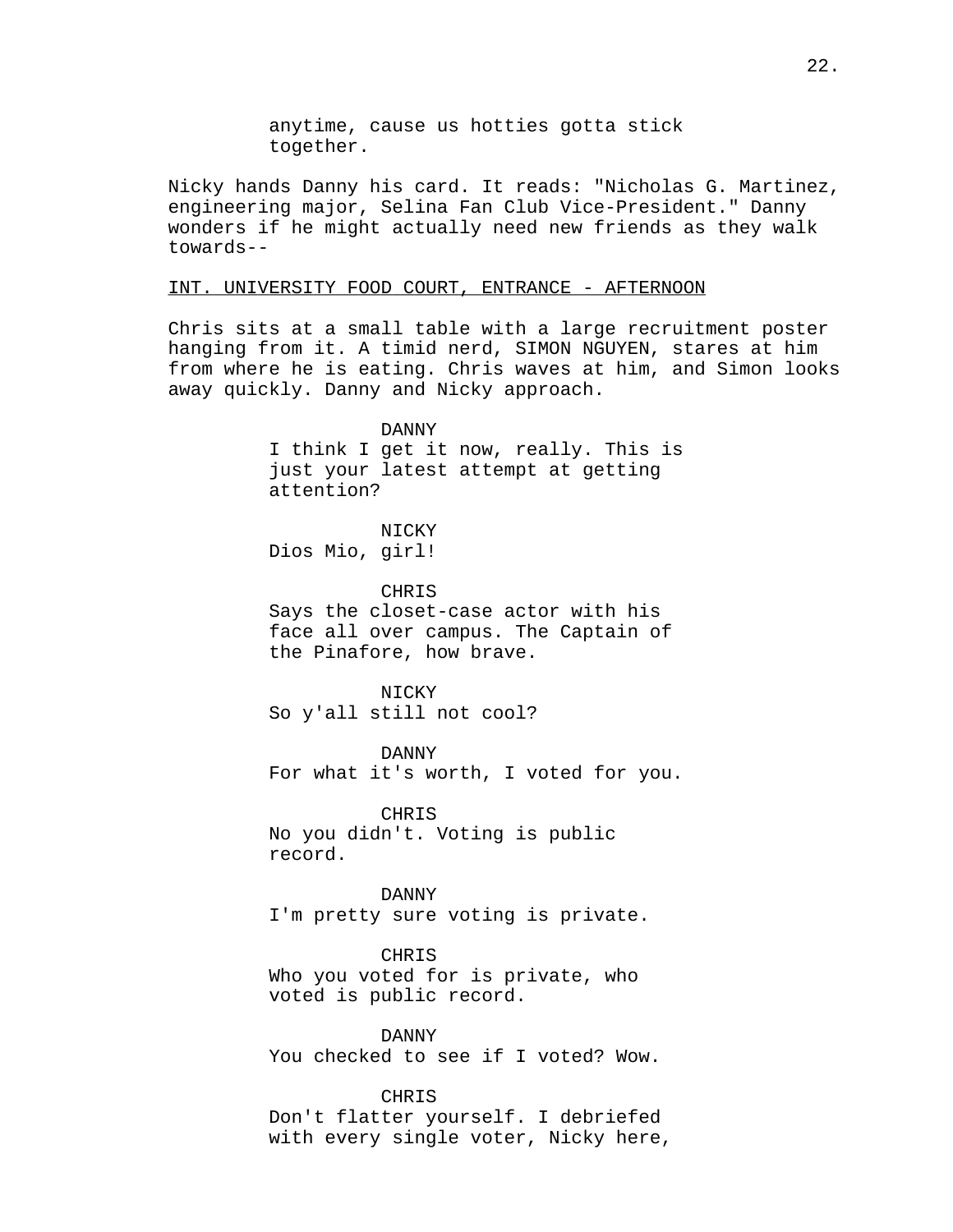included, but I see you're still selfobsessed. I'll try to catch the show.

DANNY Well, I'll try to make it to the polls next time. See ya Nicky.

Nicky and Chris watch Danny leave as Chris feels the pangs of regret.

## NICKY

Wow, what the hell was that Madam President?

CHRIS I'm not the student body president.

NICKY And I see why, puta. A president has to actually be nice to people.

CHRIS

It works both ways.

NICKY If you had Danny in your frat, all the ducks would fall in line. I'd join.

CHRIS Danny is a narcissistic idiot and anyone at all can see that!

## NICKY

Oh really?

Nicky and Chris are still starring at Danny who has stopped to chat with the nerdy boy, Simon, on his way out. Simon smiles and laughs bashfully.

> SIMON (calling off) Break a leg!

Off of Chris' contemplative face--

INT. UNIVERSITY THEATRE, DRESSING ROOMS - NIGHT

Danny gets ready in his dressing room alone. Huston's spot is inexplicably empty.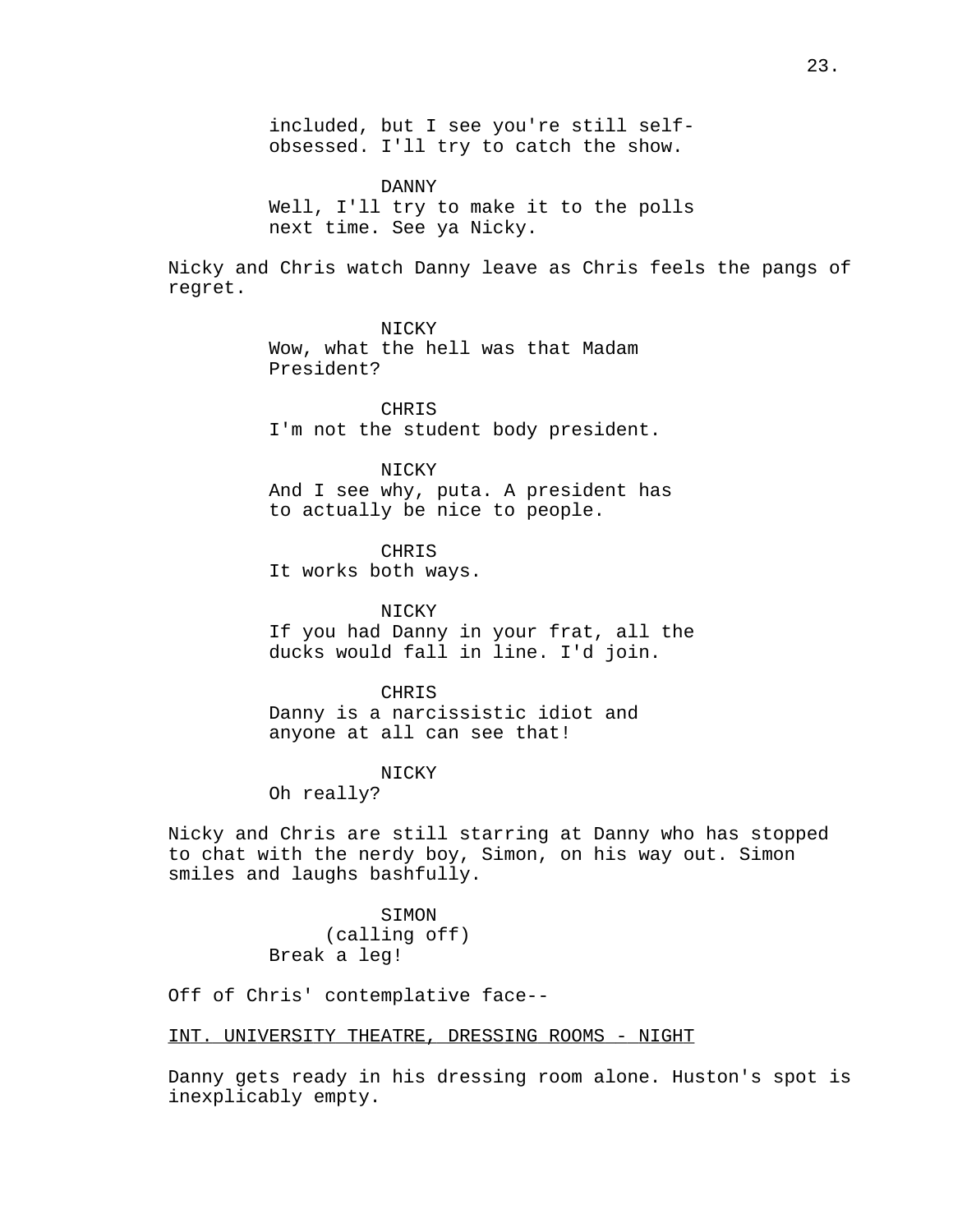## INT. DRESSING ROOM HALLWAY - NIGHT

Danny wanders the halls looking for Huston. He spots Angela.

DANNY Angela, have you seen Huston around?

## ANGELA

Ummm. I think he's running late?

She hurries off, biting her lip in pity.

INT. UNIVERSITY THEATRE, STAGE - NIGHT

Danny makes his entrance on stage, but is distracted when he finally spots Huston in the wings chatting with a soprano. Wait... is he actually... flirting... with that soprano? No way. God he looks good.

> DANNY (singing) I AM THE CAPTAIN OF THE PINAFORE...

Off of Danny's heartbroken face--

INT. UNIVERSITY THEATRE, DRESSING ROOMS - NIGHT

Danny frantically moves through the busy hallway of the dressing rooms looking for signs of Huston until--

#### KYLE

Don't worry about him Danny.

DANNY But, have you talked to him? I just...

KYLE Stop it. Get some rest.

Off of Danny's tortured face--

EXT. UNIVERSITY THEATRE, STAGE DOOR - NIGHT

As Danny exits with his tale between his legs, there stands Chris with a giant bouquet of flowers.

> DANNY Chris. You came.

CHRIS Congratulations. I guess the hype is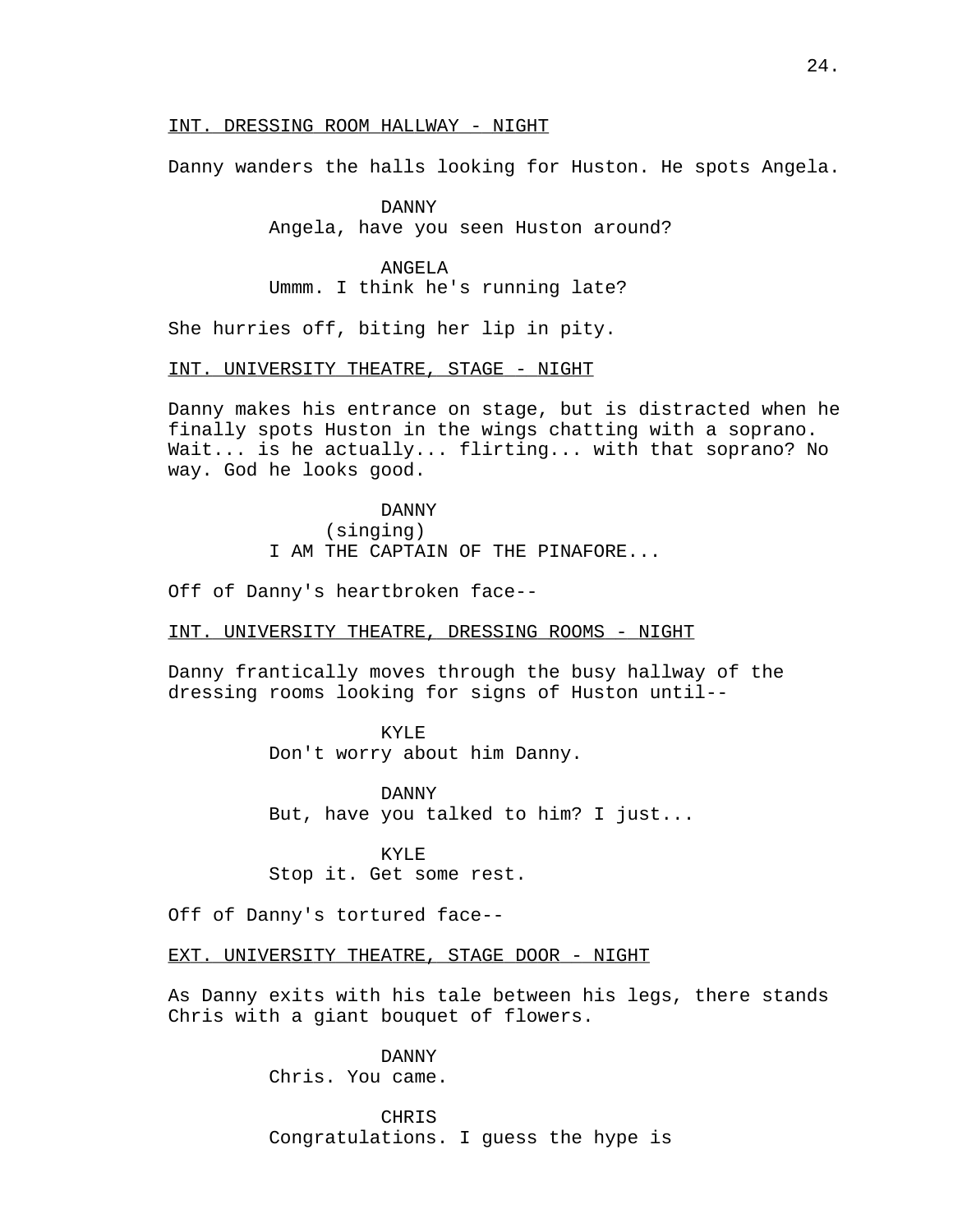real. You're... hilarious.

DANNY

Um, thanks?

#### CHRIS

So, I know that you and I aren't on the best of terms, but I'm having a few events next week and I was hoping that maybe you could stop by.

### DANNY

I don't think that's a good idea.

## CHRIS

Right, God forbid it's on record that Danny de la Garza is gay. (beat) That was dumb. I just...

The stage door opens. Huston exits walking right past them.

### CHRIS

Oh, hi Huston I was just... uh.

He's gone. The stage door opens again and a gaggle of freshmen twinks exit giggling. One approaches Danny.

## FRESHMEN #2

Danny! There you are! There's an after-party at the Heat and you better be there cause I bought a special outfit just for this.

#### FRESHMEN #3

He wants you to take his virginity!

## FRESHMEN #2

Shut up! He's kidding. But... since you're single now... never mind.

Chris looks at Danny, then back at the freshmen who scurry.

CHRIS Did you and Huston break up?

DANNY That's private.

## CHRIS

Fine, I'm gonna be completely honest okay? I need this; if you just show up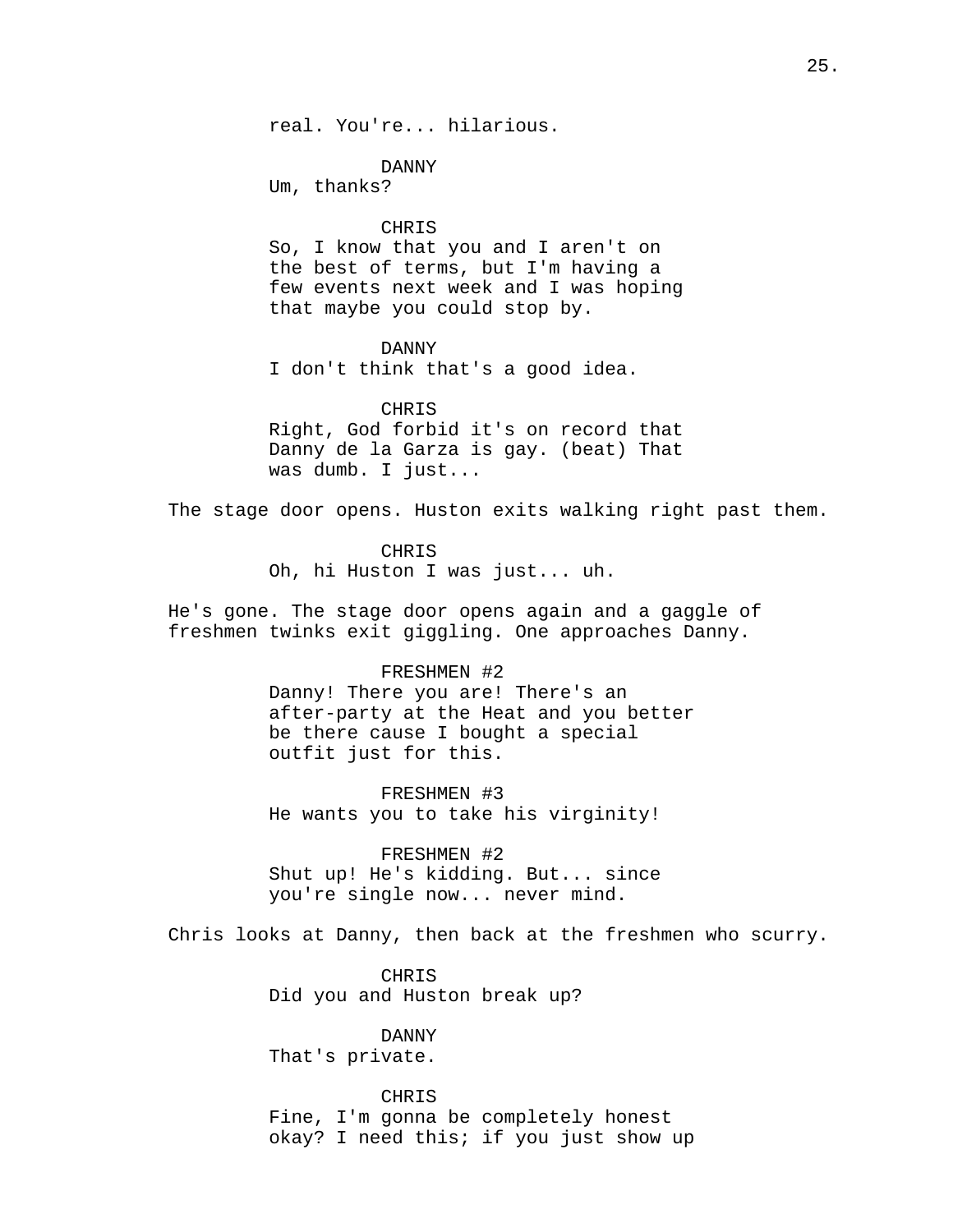to a few of my rush events next week. You don't have to pledge, there'd be no strings attached, you don't even have to tell your mommy or anything okay? I'm having the hardest time getting people to even talk to me, and for you it's so easy. If you come, I know that so many guys who are scared of being themselves will see you there and think, "Hey it's okay to be me. It's okay." So I'm asking you for old time's sake to do me this one favor; and if you won't do it for me then please do it for those Freshmen gay kids that are scared as hell. They need a role model to tell them they don't have to be ashamed. But I guess for that to happen, you would have to actually **not** be ashamed, right?

The alley behind the theatre is silent. Danny doesn't speak.

CHRIS (CONT.) I shouldn't have mentioned your Mommy. I'm sorry; that was mean... fine.

Chris walks down the dimly lit corridor and disappears.

### INT. THE HEAT - NIGHT

The bar is filled with celebration, but Danny sits alone as the twinks dance happily, and Kyle and the other music gays kiki by the video screens. Why won't Kyle tell him anything about Huston? Does he not think he can handle it? Maybe he really needs to find new friends... He pulls out Nicky's card from his wallet and stares at it, then downs his beer and walks over to Kyle.

> DANNY You're still talking to him aren't you?

KYLE I think you've had too much to drink.

DANNY You're going to actually stay friends with him? After what he did to me?

KYLE I sort of have to.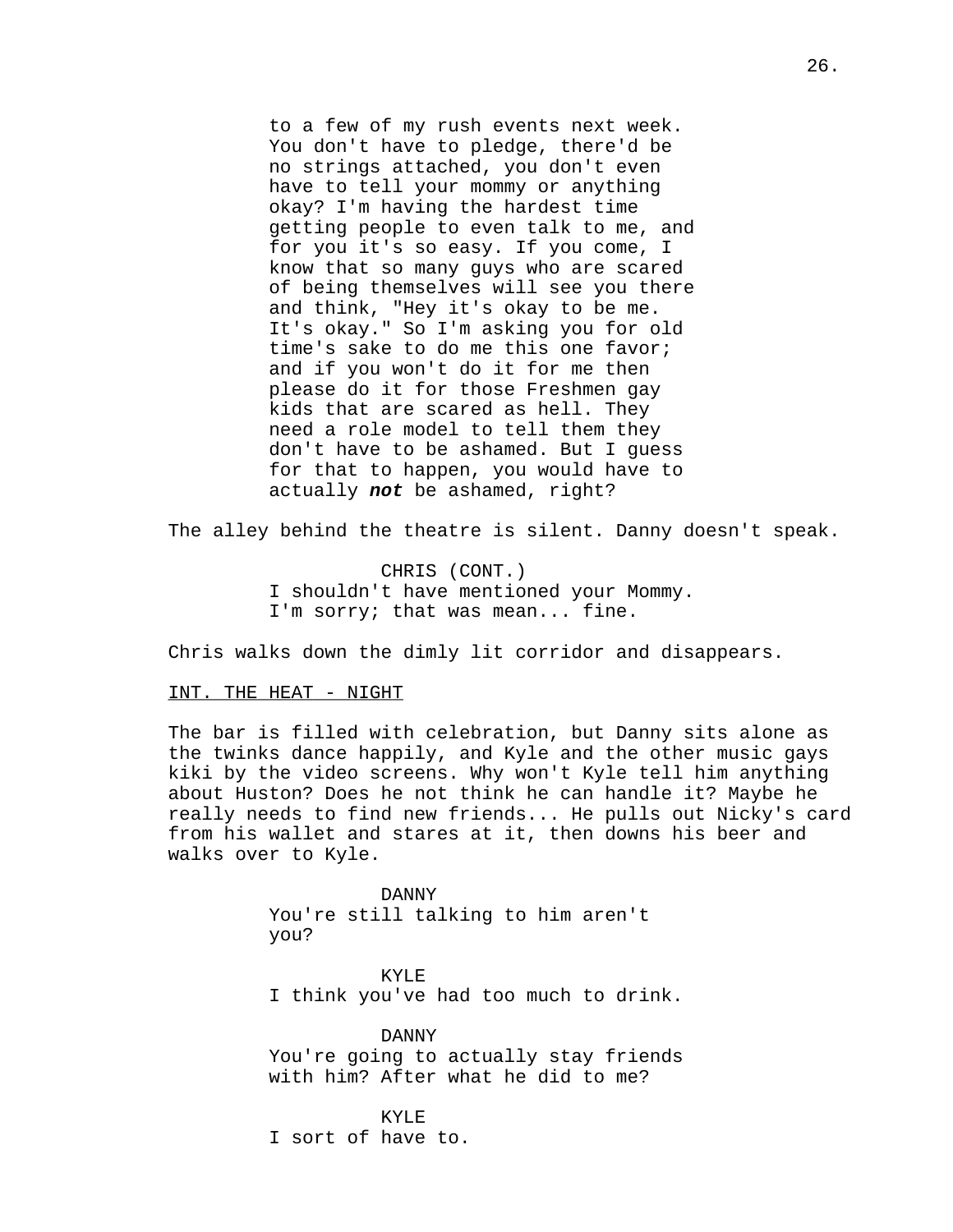#### DANNY

So this whole time you've been talking to him like nothing happened? While I've been over here losing my mind?

#### KYLE

Let's get you a ride home, we can talk about this later.

#### DANNY

Let's talk about this now. I forbid you from being friends with him!

KYLE He's my fraternity brother.

#### DANNY

And I always thought we were real brothers. I'm the one who would take a bullet for you Kyle. Not that punk-ass closet-case Mormon-wannabe! You're my best friend! Doesn't that count for anything!?

KYLE

Let me get you home.

### DANNY

Don't touch me. I guess your silly little music club is more important than all the years we've been ride or die. You're not my real friend. At least not anymore. It's done.

Danny stumbles out of the bar as everyone watches.

### INT. NICKY'S APARTMENT - AFTERNOON

Cumbias play loudly as several tejano gays in cowboy hats dip large amounts of queso dip into their mouths around several large animal cages filled with rabbits and tropical birds.

### NICKY

Did you try the queso baby, I put chorizo in it just for you!

DANNY It's yummy.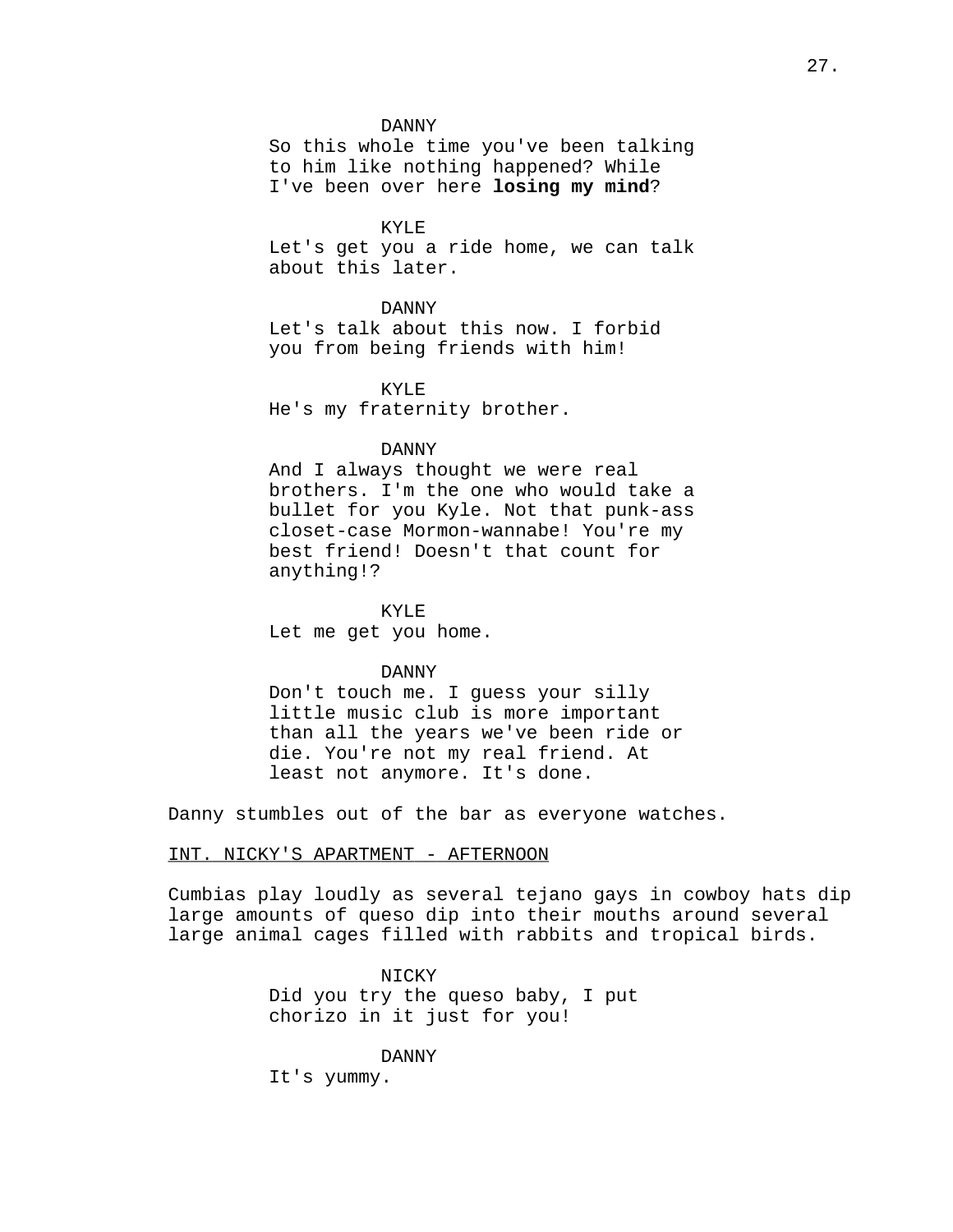NICKY

(offensively sexual) I knew you'd like my chorizo!

DANNY Thank you, for doing this.

## NICKY

We gotta let the boys on the block know that your verga's back on the market.

Angela enters with several bottles of booze and a tall white gay by her side, JASON WATSON. Danny rushes over to them.

> ANGELA This is... eclectic?

DANNY Thank God you're here.

JASON Who even lives here? (Gasp) There are cowboys here! I love cowboys!

ANGELA You're fully having a cowboy threesome tonight aren't you?

JASON If there's a gay God; yes.

### INT. NICKY'S APARTMENT - NIGHT

Jason is making out with a random cowboy in the corner as Angela rolls a joint. Danny is drunk as fuck. Nicky mingles.

> ANGELA God I can't take him anywhere.

## DANNY

So I'm just supposed to like, fuck other guys and pretend that I didn't already give away my entire heart? My heart doesn't even belong to me anymore.

ANGELA You're being so dramatic. Matthew Huston is a fucking douche.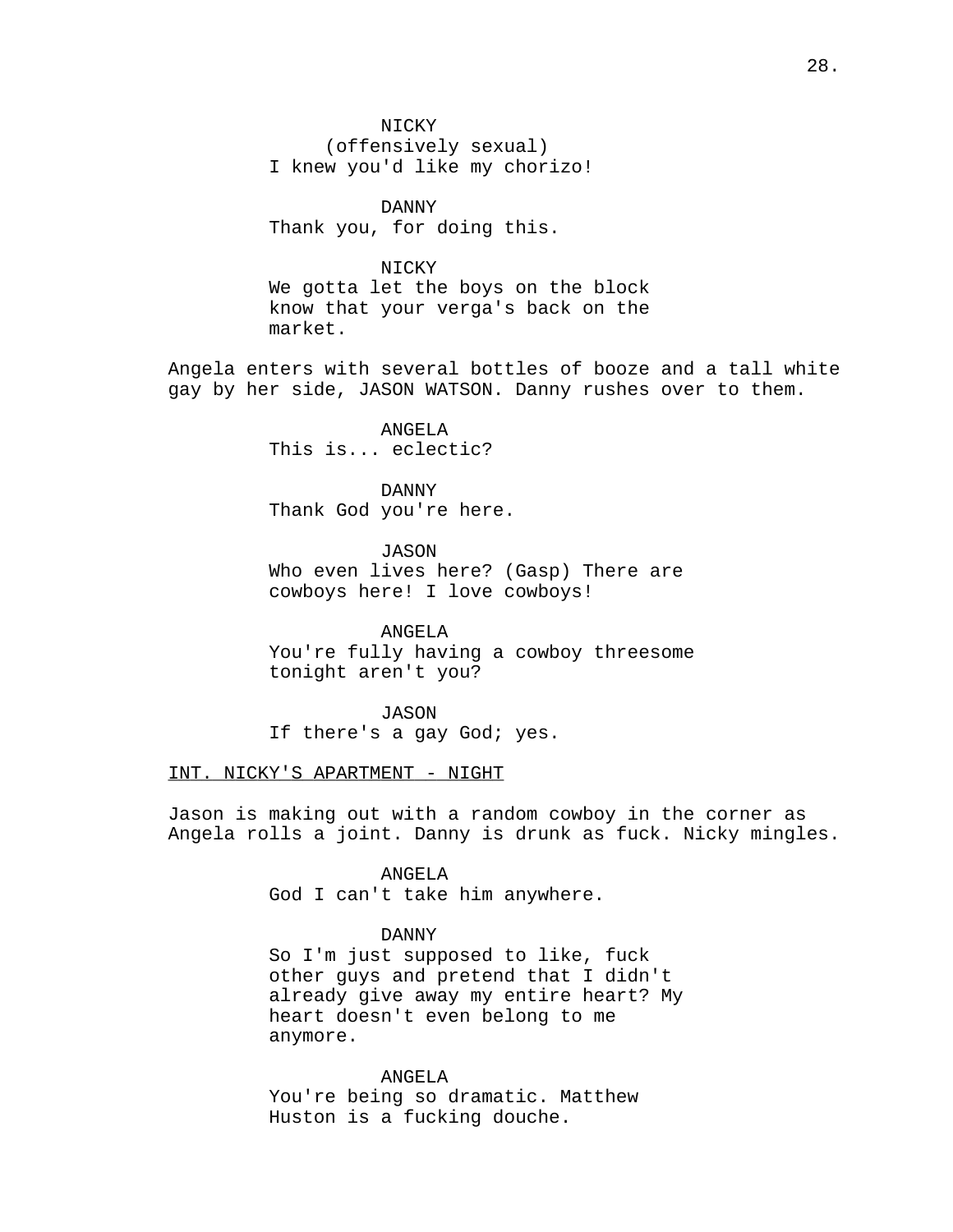### DANNY

A douche that I was supposed to marry.

ANGELA Marry? He was fucking half the orchestra behind your back.

NICKY

Sabes que? You need a shot Papito.

DANNY

Okay, there's no need to make up lies about him, I already feel bad enough.

ANGELA

#### (with pity)

Oh. Oh no... that's not why you broke up? You mean you really didn't know?

#### DANNY

What?

NICKY Vamos, let's dance Papito.

ANGELA You poor thing. You really didn't know he was cheating on you?

#### DANNY

Stop lying.

ANGELA

He did this weird thing where he'd invite guys over to study and leave his porn out until things got frisky.

Angela tries to pass the joint but Danny is in another realm.

DANNY

That's how we first hooked up.

## ANGELA

Oh yeah, sweetie you were fully supposed to be just another notch on his bedpost. I was shocked you lasted as long as you did.

DANNY

Wait. He fucked half the orchestra while we were together?!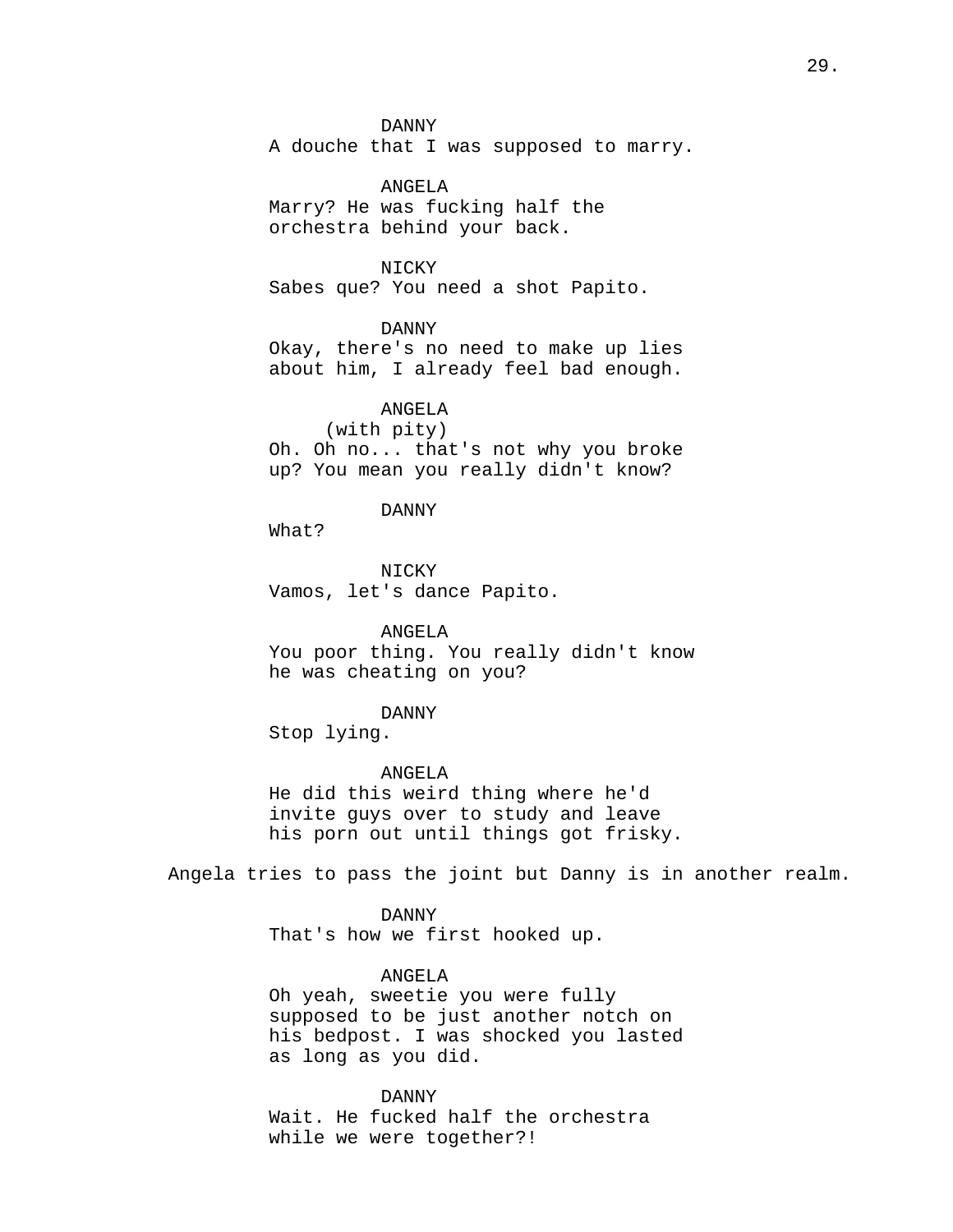ANGELA

Oh yeah! Marcos and Damien all the time! Like, all the time.

DANNY Marcos had us over for game night!

## ANGELA

They fucked in the restroom that night.

DANNY That can't be true.

ANGELA Honey, Marcos is my fag, she tells me everything.

## DANNY

(devastated) We were having unprotected sex.

The entire party is now watching.

NICKY

You okay Danny?

#### ANGELA

You better get tested. You know the sad thing is that he's gonna keep doing it, you know? And if she's not careful, poor Jenna Bueller's gonna end up with Hepatitis or worse, HIV.

### DANNY

Jenna Bueller?

#### ANGELA

I mean, I don't think he'll actually fuck her though. Can you imagine?

DANNY Wait. He's dating Jenna Bueller?

ANGELA

If you can call it that.

DANNY

Why didn't you tell me any of this earlier?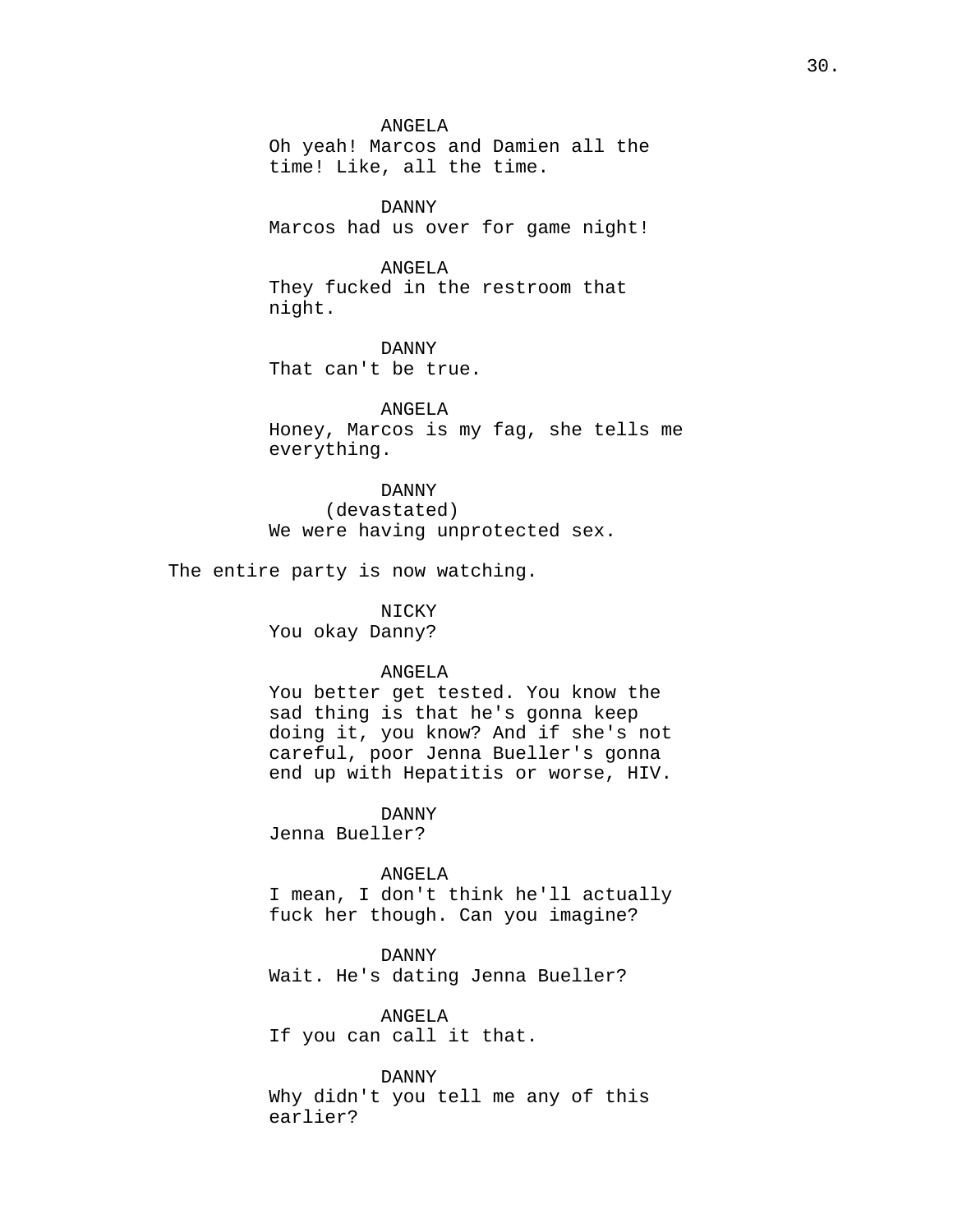It's not my place girl.

Jason looks up from his cowboy.

JASON Your titty's out!

Angela puts her titty back in.

NICKY Really chica? This your idea of cheering him up?

#### ANGELA

I'm sorry Danny, but what makes a good fag hag is the ability to keep secrets. Honestly if y'all weren't so ashamed of your sex lives, then maybe we wouldn't have to.

DANNY

Ashamed? I'm not ashamed.

**NICKY** 

Pero like... you're still not completely out though, verdad?

## ANGELA

Look how ashamed Huston is... that's gonna be a whole lifetime of secrets.

#### DANNY

I am not ashamed. Falling in love was the greatest thing that I ever did, and I refuse to be ashamed of that. I refuse to let some fucking Mormons, or my ultra-Catholic parents make me feel a fucking ounce of shame for being myself or for falling in love. I refuse! And I don't want Huston to be ashamed. I don't want any other gay kids to ever have to feel ashamed of being themselves ever again! Not Huston, not anyone, ever again!

Jason starts a slow clap, and everyone joins in until they're cheering and woo'ing. Nicky turns up the music and the room bursts out into cumbias; everyone is dancing!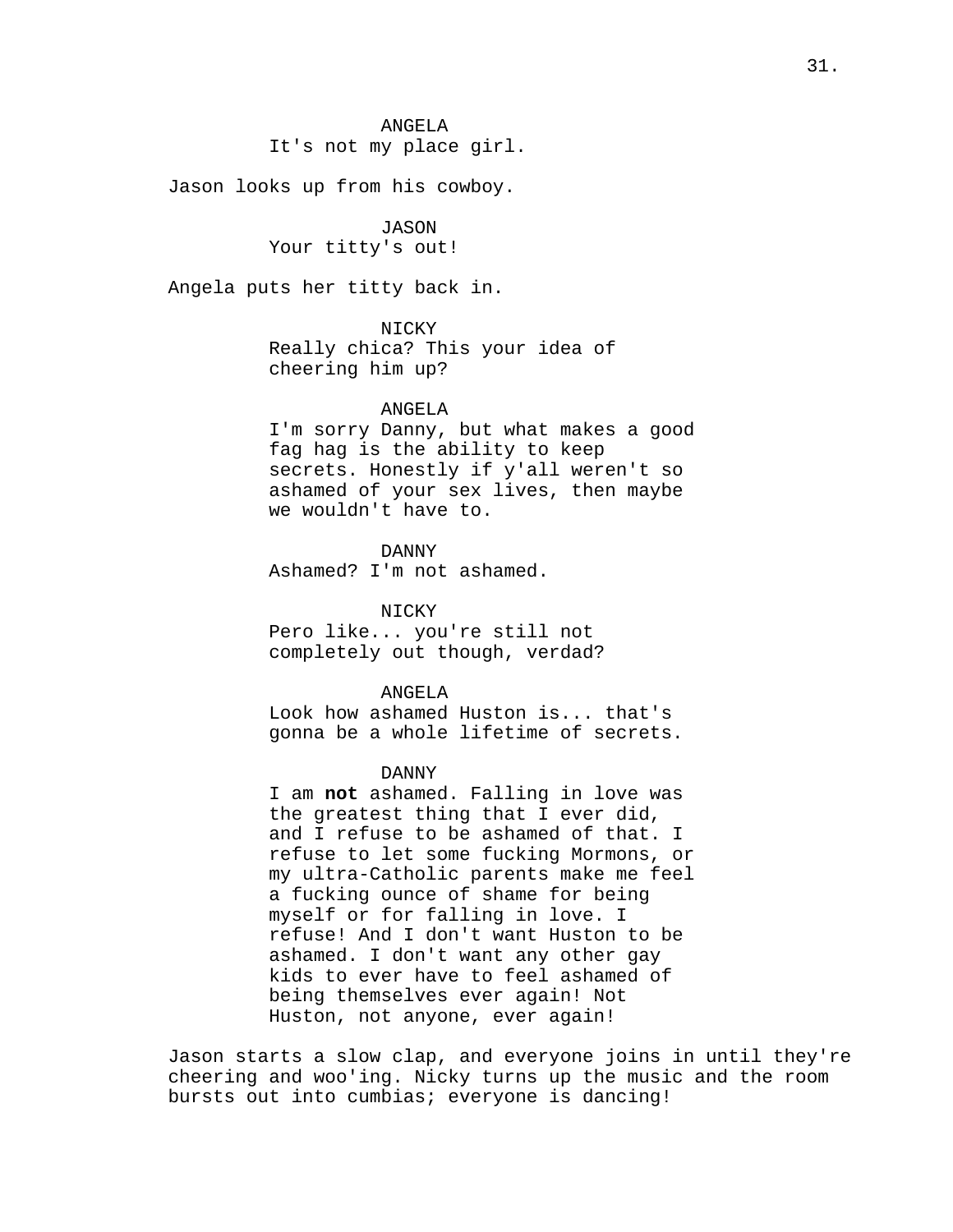## DANNY (a war cry) Cause being in love is amazing!!!

### INT. UNIVERSITY FOOD COURT, ENTRANCE - DAY

The food court is bustling with activity from cheerleaders, college athletes, study groups, and other greek organizations. Ciara's "One Two Step" plays as the doors to the rotunda open wide and in walks Danny in a blaze of glory. He tosses his head back, takes off his shades and looks around. Everyone, including Felipe, Simon, and Nicky watch with anticipation as he approaches Chris' fraternity pledge table. He sees Kyle and the other music gays having lunch, and gives them a purposeful turn of his head. Without even acknowledging Chris, he picks up a pen and signs the pledge sheet as he arches his back for attention. You could hear a pin drop. He finally looks up to see Chris' stunned face.

> DANNY Why Alpha Lambda Tau though?

CHRIS Like A-L-T, for alternative lifestyle?

DANNY Lifestyle? It's not a lifestyle choice. It's not a choice at all!

CHRIS

Well whatever, it was available.

DANNY It sounds like a political terrorist group.

Felipe, Simon, and Nicky walk up to the table and sign up. As they do, Danny feels what some might call pride. Is it pride? What is this feeling? He could cry. Chris notices. They share a moment of gratitude before cracking gigantic smiles, it's that feeling of the sun touching your bare skin after an entire winter with sweaters on. They bask as we hear...

> NARRATOR (V.O.) What I didn't know was that I needed them as much as they needed me. It was maybe the greatest decision that I ever made.

INTERVIEWER (V.O.) But several students were traumatized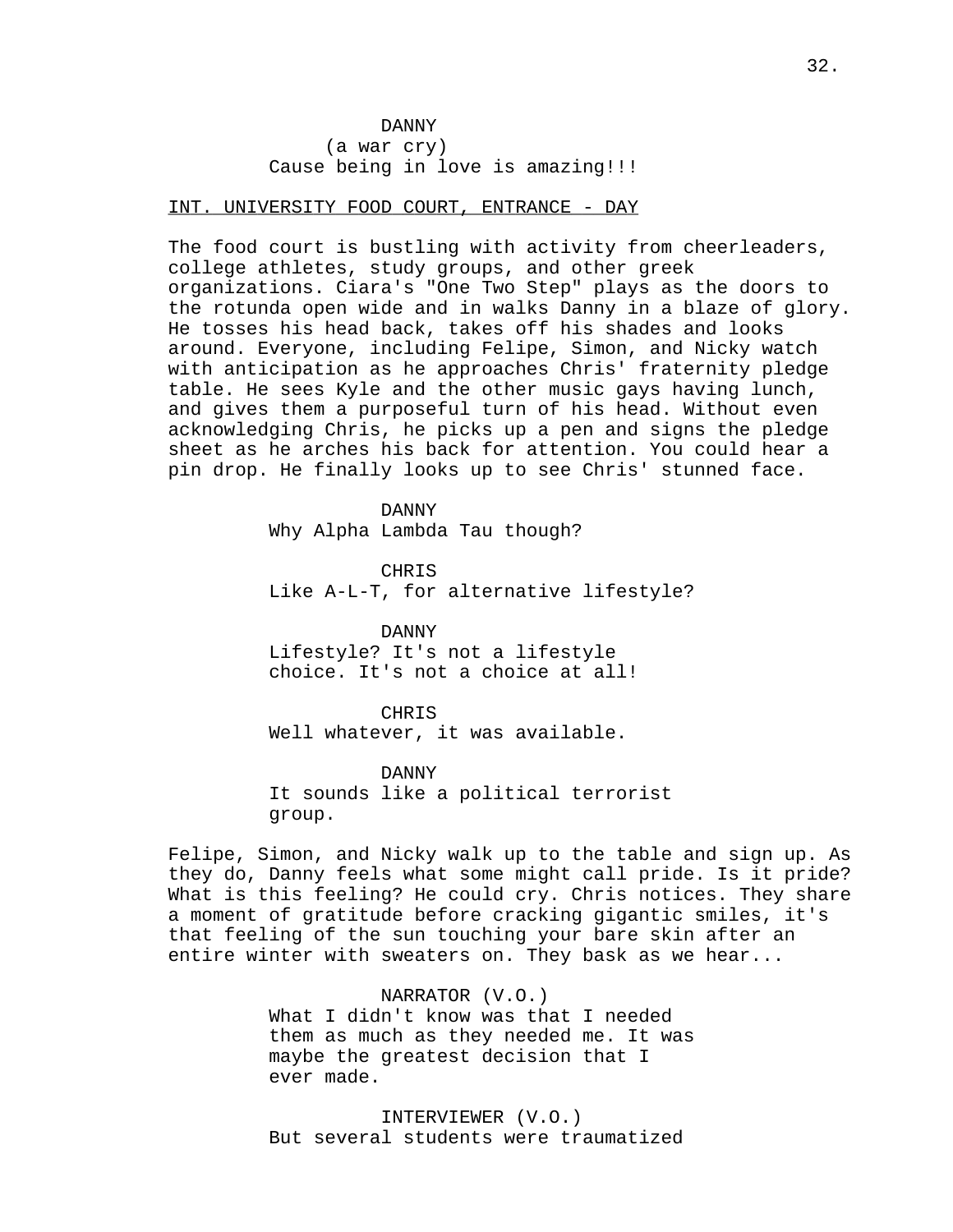by Alpha Lambda Tau, some would say permanently. That's not even bringing up the students that died. I'd like to talk, if you're willing, about the events surrounding April 8th 2004...

### INT. ELEGANT LIVING ROOM - PRESENT DAY

Forty-three year old Danny looks directly into the camera.

OLDER DANNY I'm sorry, is this a documentary about the first gay fraternity or just some muck-racking campaign against Chris?

INTERVIEWER (V.O.) We just want to tell the full story.

OLDER DANNY At who's benefit?

INTERVIEWER (V.O.) You said you hadn't talked to Mr. Vuong in over ten years.

### OLDER DANNY

It doesn't mean I don't care about him still; and it doesn't mean that I don't think he would be the absolute best congressman this district has ever had.

INTERVIEWER (V.O.) We're just documenting the truth.

OLDER DANNY (flustered) Sure, yes. I just don't think...

INTERVIEWER (V.O.) Can we continue?

OLDER DANNY Have you interviewed Chris?

INTERVIEWER (V.O.) Yes. Last week. He told us we should talk to you.

OLDER DANNY

He did?